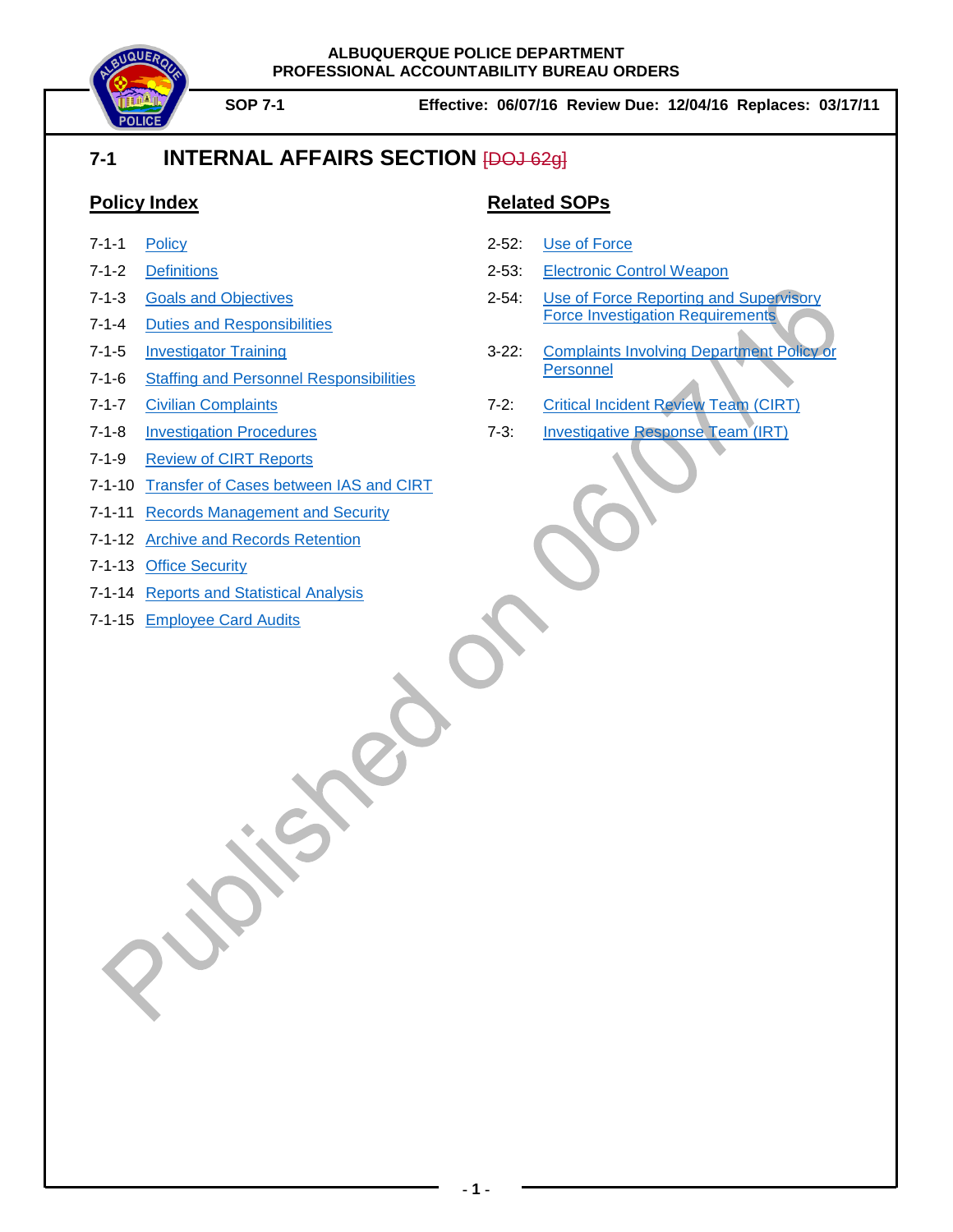

### <span id="page-1-0"></span>**7-1-1 Policy**

To ensure that efficient, constitutional community police services are provided, and to maintain department credibility and confidence, it is imperative that all complaints against law enforcement officers are fairly and thoroughly investigated. If a determination is made that the complaint is substantiated by evidence, then swift and corrective action must follow to ensure full compliance with law, policy and procedure. Equally important, if the complaint has no validity and is not sustained, the subject officer is entitled to swift vindication and clearance of his/her name.

Internal Affairs Section (IAS) is charged with the investigation and determination of complaints concerning an officer's alleged conduct. IAS provides the residents of Albuquerque effective, constitutional policing through fair, thorough, and comprehensive administrative investigations of claims relating to police misconduct and evaluation of department policies, practices, procedures, and training. IAS is responsible for all cases generated from within the department, administrative review of CIRT investigations to determinate dispositions for SOP violations identified, managing the Early Intervention System, maintenance of employee discipline files, and creation, maintenance, and auditing of all administrative investigation employee records.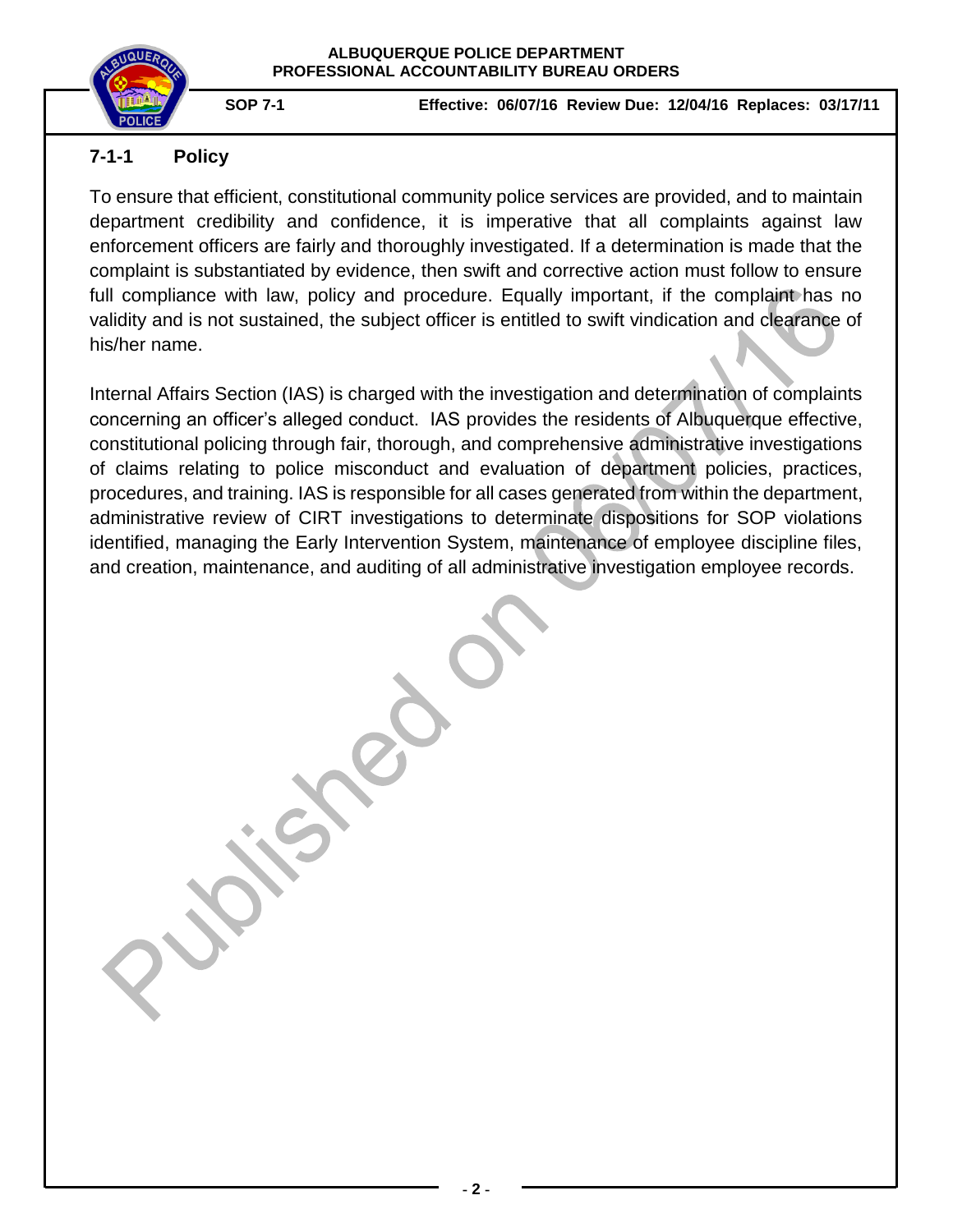

**SOP 7-1 Effective: 06/07/16 Review Due: 12/04/16 Replaces: 03/17/11**

### <span id="page-2-0"></span>**7-1-2 Definitions**

Terms defined in the [Investigative Response Team](https://powerdms.com/link/IDS/document/?id=863583) SOP have the same meaning when used in this SOP.

A. Accidental Discharge

An accidental discharge is the unintended discharge, on-duty or not, of any firearm by APD personnel outside of a training environment or legal recreational activity.

B. Animal Shoot

An animal shoot is the intentional discharge of a firearm at any animal by APD personnel during the scope of the officer's duties.

C. Apparent Criminal Misconduct

Apparent criminal misconduct is an action or omission that appears to violate United States or New Mexico State criminal codes. This does not include minor traffic violations unless there are aggravating circumstances. Minor traffic violations are parking violations or violations of NMSA Sections 66-7-301 through 66-7-374.

D. CIRT

CIRT is the acronym for the Critical Incident Review Team.

E. CPC

CPC is the acronym for Civilian Police Complaint.

F. CPOA

CPOA is the acronym for the Civilian Police Oversight Agency.

G. Collateral Allegation

A collateral allegation is an issue of concern that arises during an investigation and was not initially identified as a complaint during initial review of an incident. A collateral allegation can be misconduct, policy correction and/or training issues. Collateral allegations remain with the original case and are addressed during the supervisor review on the Supervisor Recommendation Form.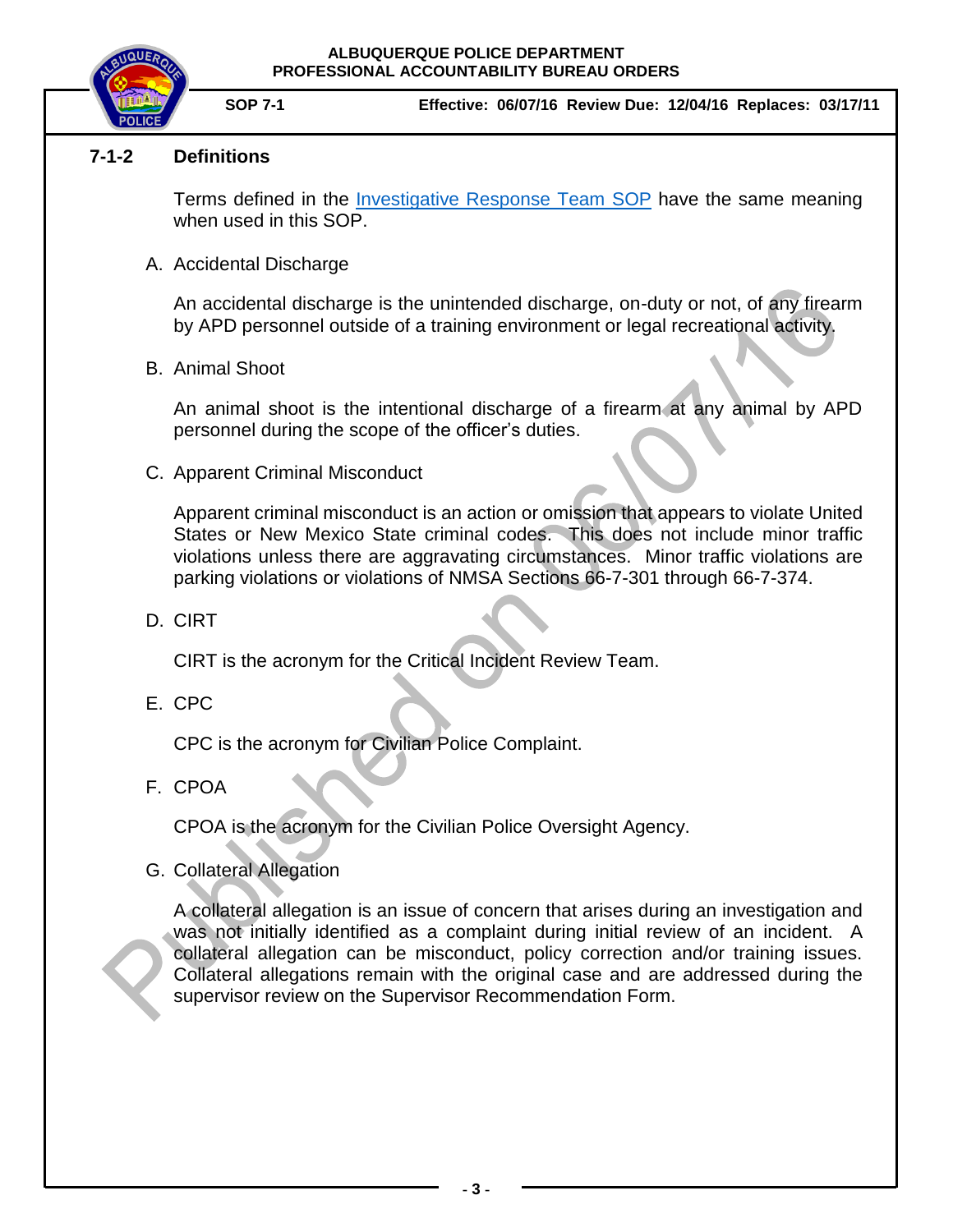

## H. CSS

CSS is the acronym for Crime Scene Specialist. A crime specialist is responsible for identifying, collecting and preserving evidence at crime scene. This includes photographing crime scenes, identifying, collecting physical evidence including blood, body fluids, hair, fibers, firearms for laboratory testing, obtaining latent prints, castings of footprints and tire tracks.

### I. ECW

ECW is the acronym for Electronic Control Weapon.

J. EIS

EIS is the acronym for Early Intervention System. The Early Intervention System (EIS) is a management tool used to promote supervisory awareness and to proactively identify both potentially problematic and commendable behavior among officers.

K. FI

FI is the acronym for Field Investigator.

L. FRB

FRB is the acronym for Force Review Board. The Force Review Board (FRB) reviews uses of force and tactical deployments to determine compliance with department policy and constitutional policing, and, further, to recognize any additional needs as they pertain to training, equipment, policy, tactical deployment, supervision, discipline, and investigations.

### M. IAPro

IAPro is a relational database designed for law enforcement agencies to track, analyze, and maintain internal investigations, early intervention systems, and uses of force.

N. IAS

IAS is the acronym for Internal Affairs Section.

O. IRT

IRT is the acronym for Investigative Response Team.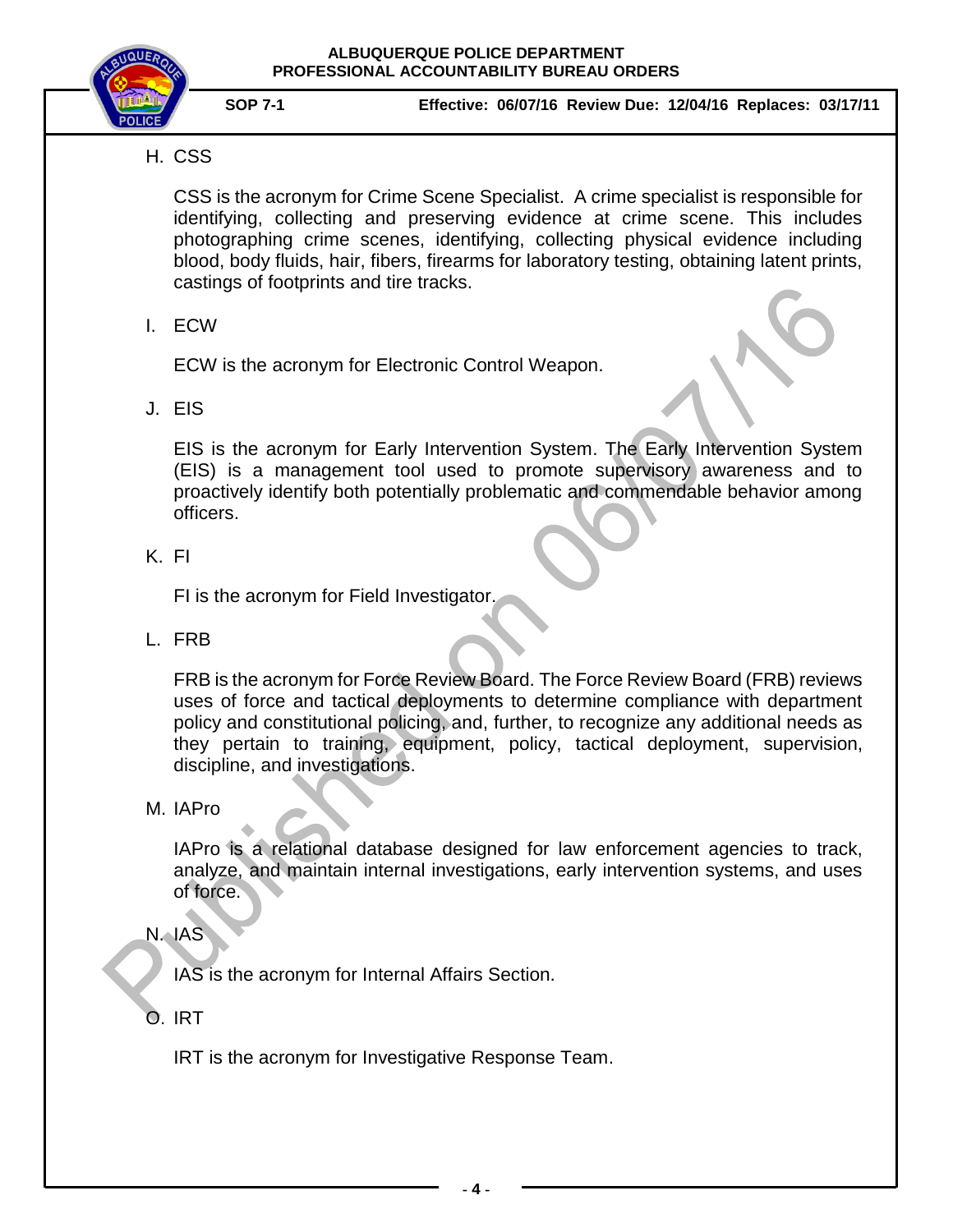

### P. MCST

MCST is the acronym for Major Crime Scene Team. This is the on-call criminalistics team used for processing a crime scene when a major or serious crime or incident occurs. The team consists of a sergeant, primary investigator, and secondary investigator.

### Q. OMI

OMI is the acronym for Office of the Medical Investigator.

R. SME

SME is the acronym for Subject Matter Expert. An SME is a person who is an authority in a particular area or topic.

S. Third-Party Allegations

Third-party allegations are allegations originating from parties not involved in the incident under review.

T. Walkthrough

A walkthrough is when investigators enter a scene to help understand timelines, locations of events, and location of evidence. The walkthrough is usually with a witness to the incident.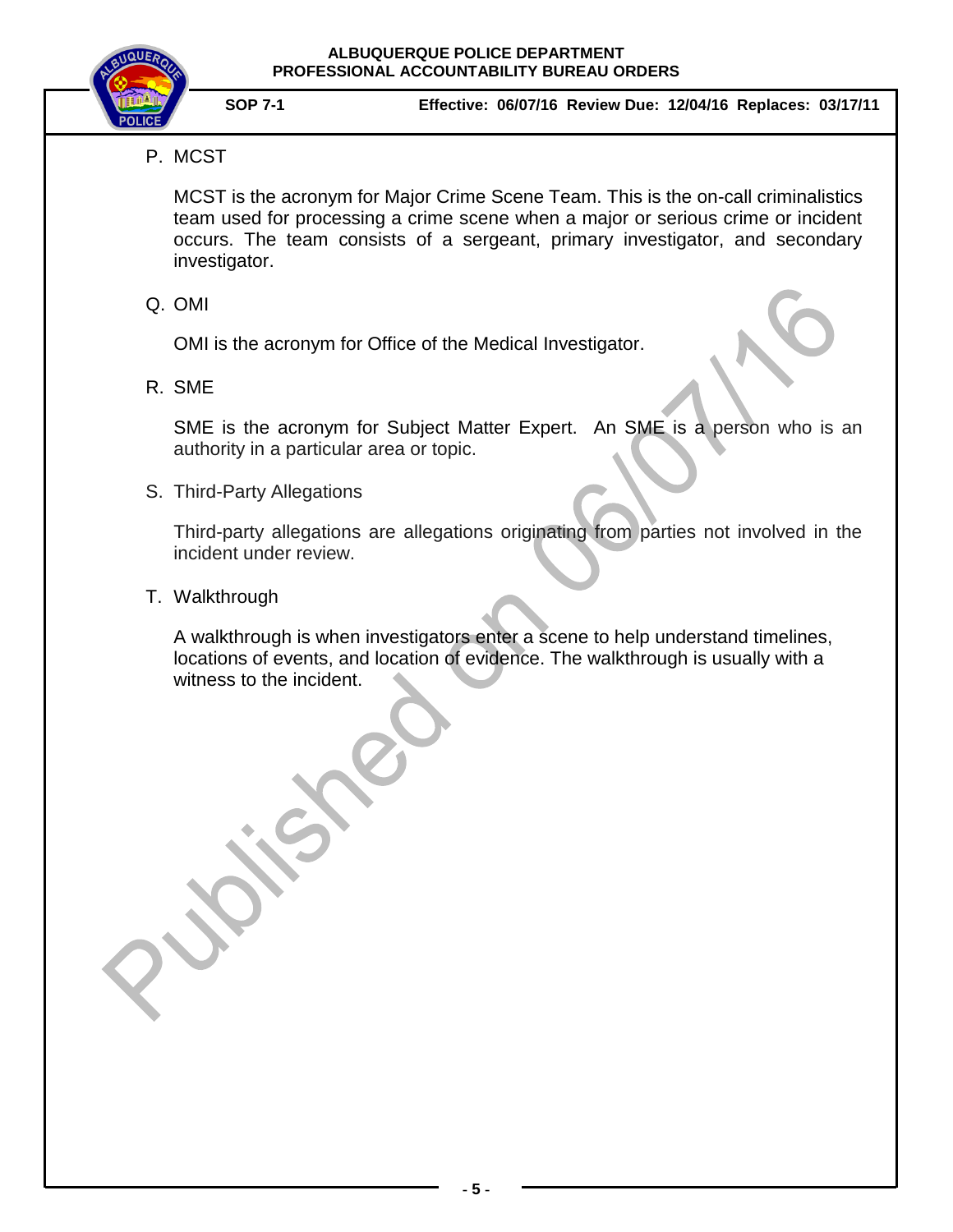

### **7-1-3 Goals and Objectives**

- <span id="page-5-0"></span>A. IAS completes thorough, timely, and comprehensive investigations into allegations of employee misconduct in order to maintain the integrity of the department.
- B. IAS maintains accurate and thorough records of the employee discipline process and EIS in order to provide the department with statistical analysis of trends and activities to improve the decision-making process.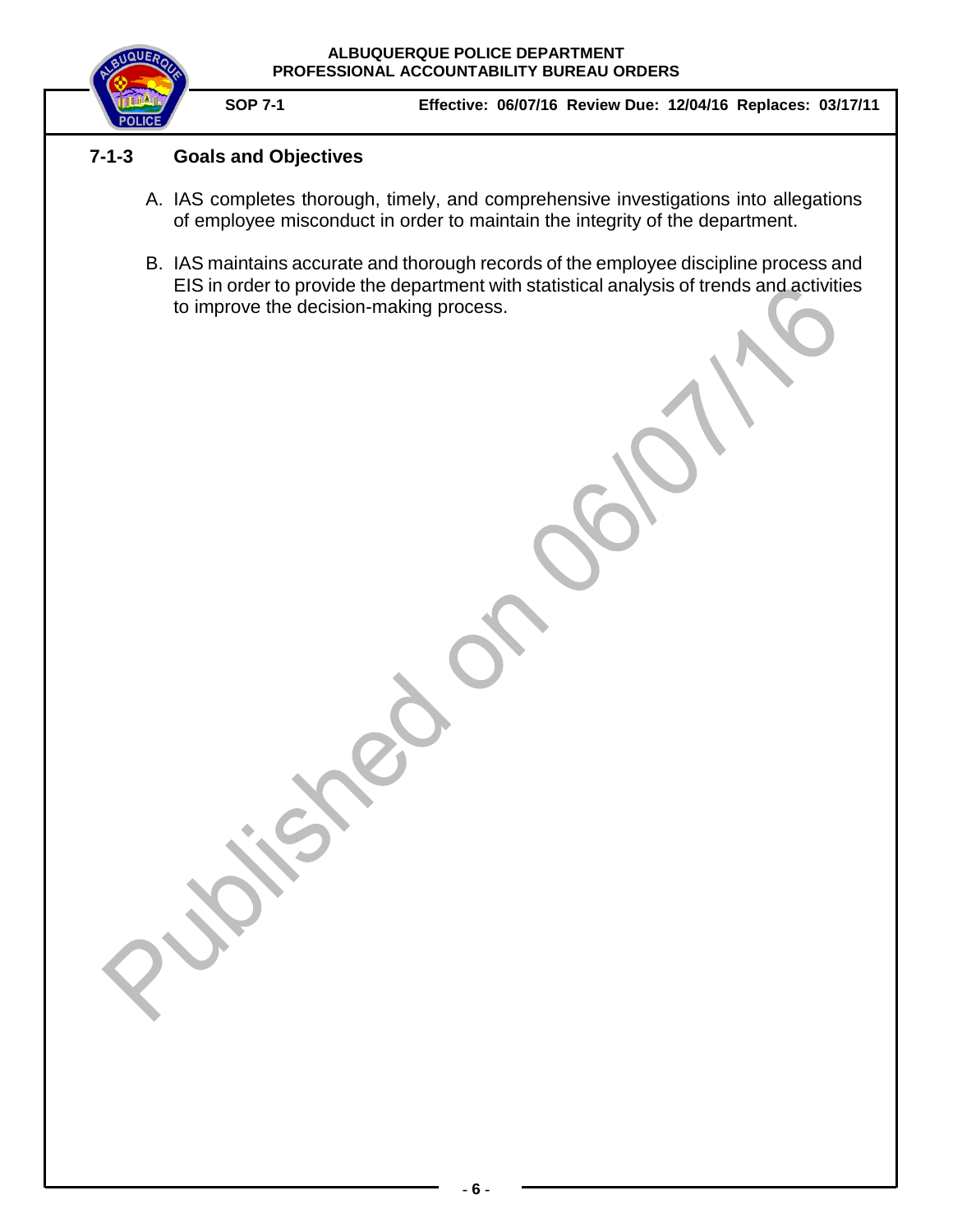

**SOP 7-1 Effective: 06/07/16 Review Due: 12/04/16 Replaces: 03/17/11**

### <span id="page-6-0"></span>**7-1-4 Duties and Responsibilities**

- A. IAS tracks, monitors, audits, documents, and provides statistical analysis of all allegations of misconduct against employees or the department.
- B. IAS maintains and secures all records that pertain to employee discipline, commendations, EIS, administrative cases, and use of force. These records are not purged.
- C. IAS investigates all internal cases (cases generated within the department), unless the alleged misconduct is minor, such as reporting for duty late or unprepared, missed court, or leave abuse, in which case it may be investigated by the chain of command.
- D. IAS documents and forwards to the CPOA all civilian complaints received.
- E. IAS ensures complaint forms and informational materials, including brochures and posters, in Spanish and English, explaining how to file civilian complaints are available at appropriate government properties, including APD headquarters, area stations, APD and City websites, City Hall, public libraries, community centers, and the CPOA.
- F. IAS manages EIS thresholds and provides timely notifications of alerts in accordance with the **EIS SOP**.
- G. IAS maintains IAPro access rights.
- H. IAS conducts all administrative investigations involving allegations of criminal misconduct by APD personnel.
- I. IAS reviews all CIRT investigations for compliance with department policy, procedures, timelines, and rules.
- J. IAS returns dispositions consistent with the [Complaints Involving Department Policy](https://powerdms.com/link/IDS/document/?id=184)  [or Personnel](https://powerdms.com/link/IDS/document/?id=184) SOP in all investigations conducted by IAS.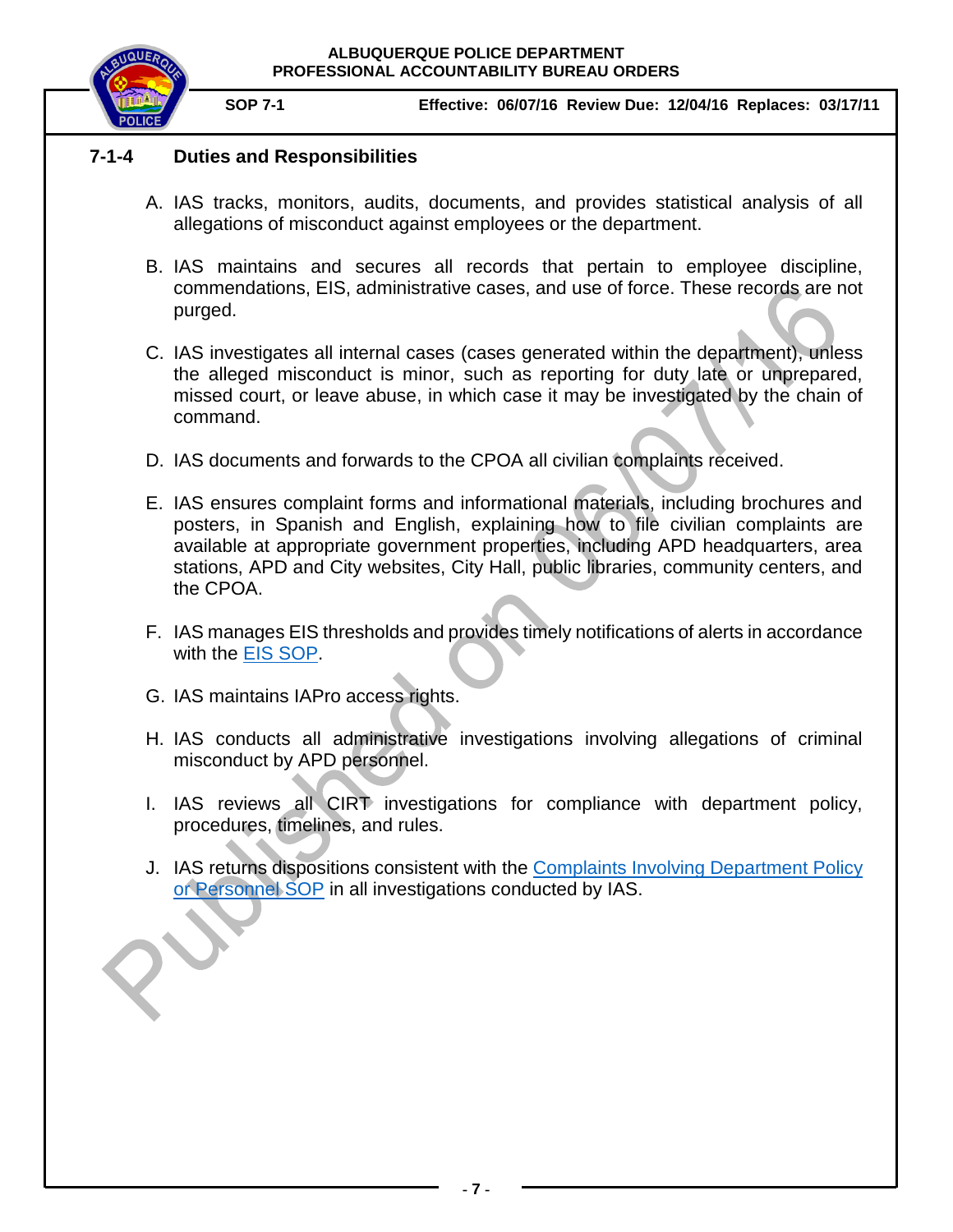

**SOP 7-1 Effective: 06/07/16 Review Due: 12/04/16 Replaces: 03/17/11**

### **7-1-5 Investigator Training**

- <span id="page-7-0"></span>A. Investigators receive training on the following topics prior to conducting internal investigations:
	- 1. Cultural awareness and diversity
	- 2. Credibility evaluation factors
	- 3. Bias-based policing/profiling
	- 4. CPOA
	- 5. Civilian complaints
	- 6. EIS
	- 7. IAPro software
	- 8. Union representative's rights and responsibilities
	- 9. Current sworn and civilian collective bargaining agreements
	- 10.Misconduct Investigations to include the following sub-topics:
		- a. APD policies and protocols.
		- b. Compelled statements.
		- c. Conducting parallel administrative and criminal investigations.
		- d. At least 8-hours minimum, annual, update training in misconduct investigations.
- B. Investigators are trained in the following topics, at minimum, prior to conducting force investigations:
	- 1. Force investigation procedures.
	- 2. Call-out and investigative procedures.
	- 3. Investigative equipment and techniques
	- 4. Proper roles of on-scene counterparts, specifically the following:
		- a. OMI investigator.
		- b. MCST, FI, CSS.
		- c. District Attorney's staff.
		- d. The Multi-Agency Task Force.
		- e. City Attorney staff.
		- f. CPOA.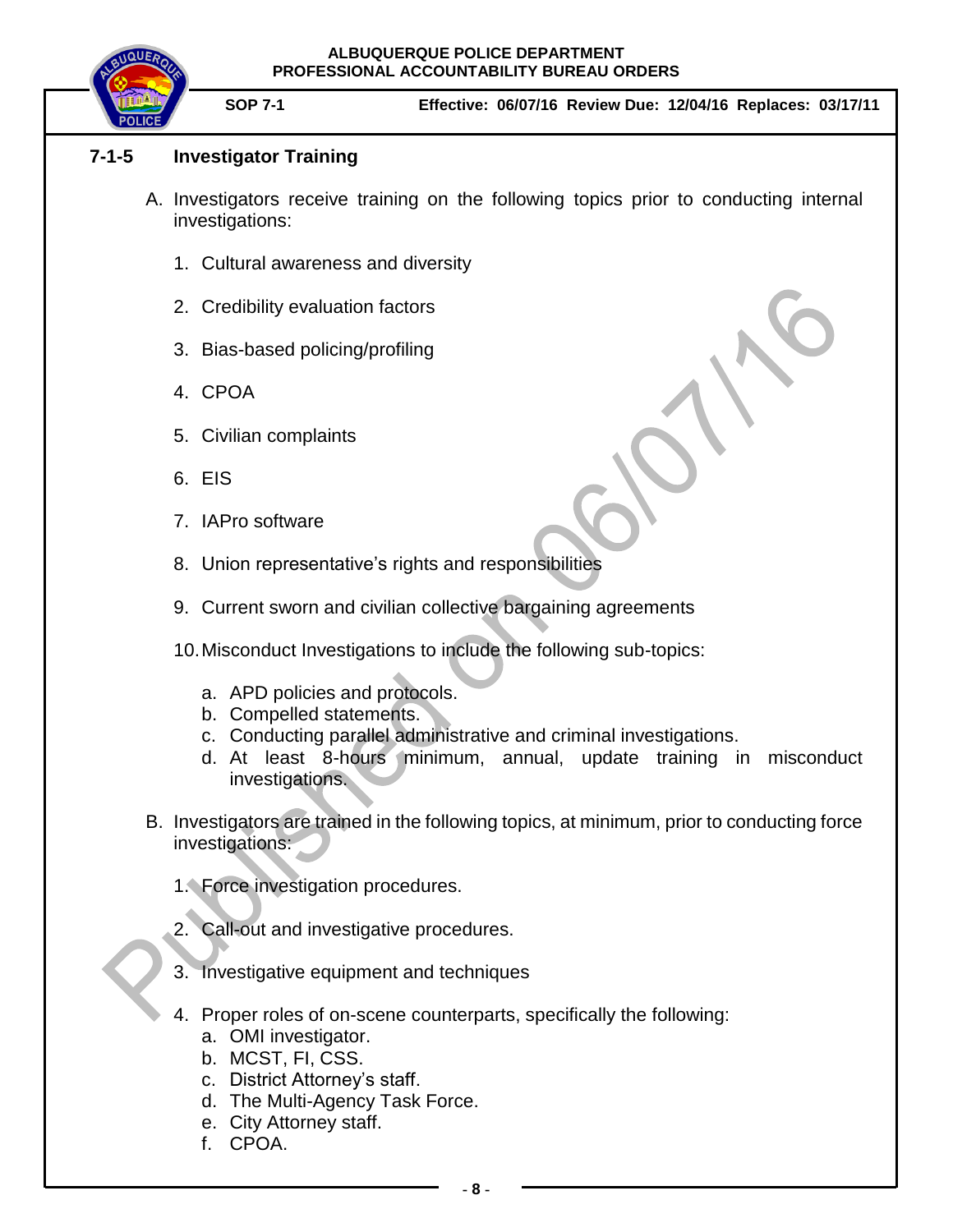**SOP 7-1 Effective: 06/07/16 Review Due: 12/04/16 Replaces: 03/17/11**

### **7-1-6 Staffing and Personnel Responsibilities**

- <span id="page-8-0"></span>A. IAS Staffing levels consist of:
	- 1. 1 Commander.
	- 2. 1 Lieutenant.
	- 3. 1 Sergeant.
	- 4. 5 Detectives.
	- 5. 1 Social Media Compliance Officer.
	- 6. 1 Internal Affairs Coordinator.
	- 7. 1 Administrative Assistant.
	- 8. 1 Use of Force Analyst.
- B. IAD Commander responsibilities are as follows:
	- 1. Ensures the completeness and accuracy of the division's work product.
	- 2. Notifies the Chief of Police when an investigation shows apparent criminal misconduct by APD personnel.
	- 3. Determines whether a civilian or internal complaint is investigated criminally. This determination is made in consultation with the Chief.
	- 4. Maintains criminal and administrative case separation by ensuring criminal investigators do not have access to IAS and CIRT files and ensures administrative investigators do not share information with criminal investigators.
	- 5. Approves or disapproves administrative use of force investigations extending beyond the 2-month time limit through consultation with the Chief.
	- 6. Reviews all division reports and ensures they are complete and thorough.
	- 7. On all CIRT and IAS investigations, reviews the proposed disposition, and if necessary, orders additional investigation when there is relevant evidence that may assist in resolving inconsistencies or improving the reliability or credibility of the findings, or where there is evidence of a collateral allegation falling under the purview of IAS or CIRT.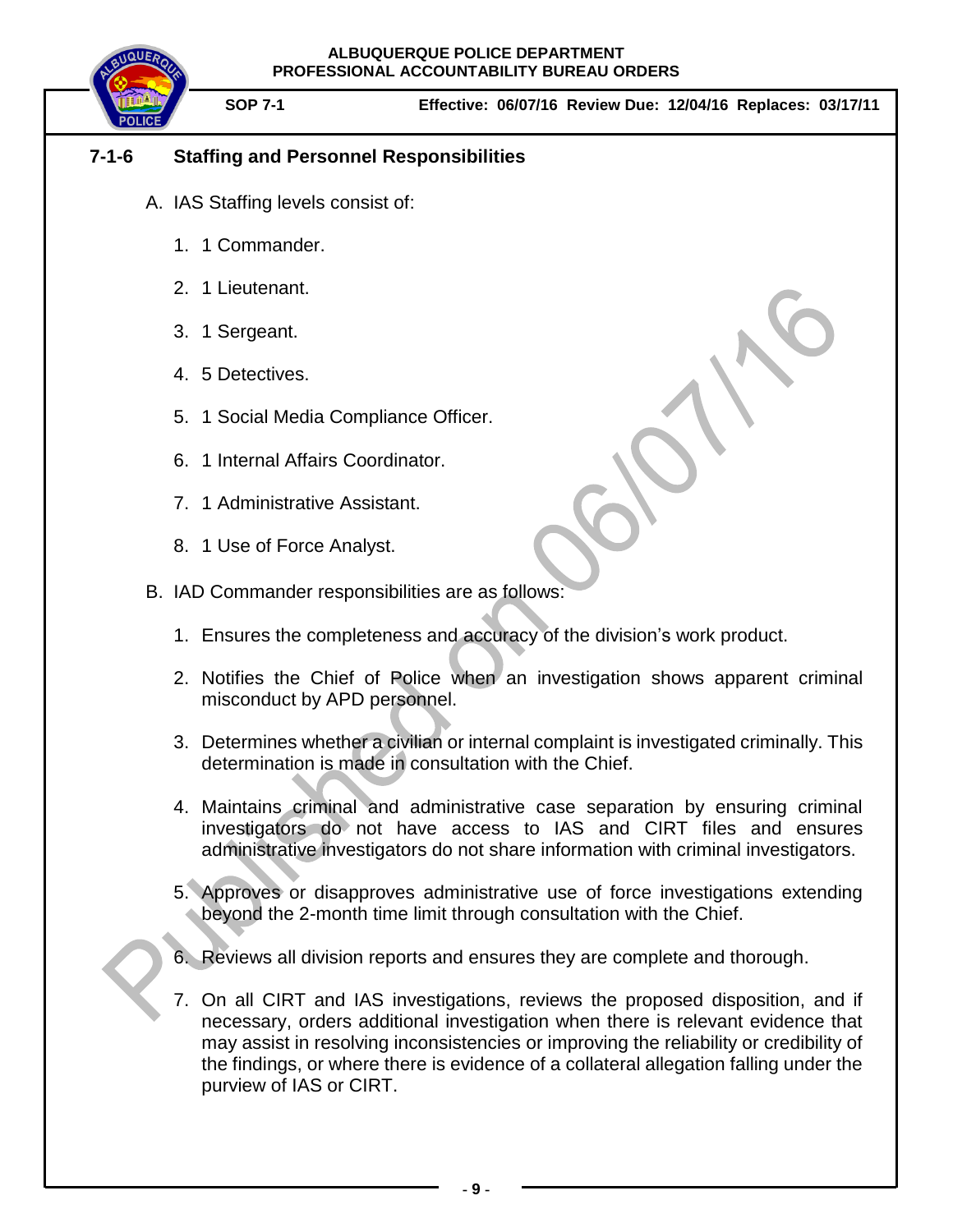

- 8. Takes appropriate action to address any inadequately supported determination and remediates any investigative deficiencies by assigning the case for additional investigation or any other reasonable action when reviewing IAS and CIRT completed cases.
- 9. Is responsible for the accuracy and completeness of investigation reports prepared by IAS and CIRT.
- 10.Forwards all completed CIRT investigation reports to IAS for review and determines whether the involved officer violated department policies or procedure.
- 11.Maintains confidentiality of all investigations.
- C. CIRT/IAS Lieutenant responsibilities are as follows:
	- 1. Ensures the completeness and accuracy of CIRT/IAS and their work product.
	- 2. Notifies the commander of criminal misconduct complaints by a department employee or when serious physical injury or death of a police officer or civilian occurs as a result of police actions.
	- 3. Plans and coordinates daily activities and investigations with subordinates.
	- 4. Keeps the chain of command informed on the progress of major investigations.
	- 5. Assists in investigations when necessary.
	- 6. Assigns cases for investigation.
	- 7. On all CIRT and IAS investigations, reviews the proposed disposition, and if necessary, orders additional investigation when it appears there is relevant evidence that may assist in resolving inconsistencies or improving the reliability or credibility of the findings, or where there is evidence of a collateral allegation falling under the purview of IAS or CIRT.
	- 8. Ensures reports are thorough, complete and distributed on time.
	- 9. Act as the Department's drug testing coordinator.
	- 10.Ensures compliance with training requirements for CIRT/IAS personnel.
	- 11.Maintains criminal and administrative case separation by ensuring criminal investigators do not have access to IAS and CIRT files and ensures administrative investigators do not share information with criminal investigators.
	- 12.Serves on call as needed.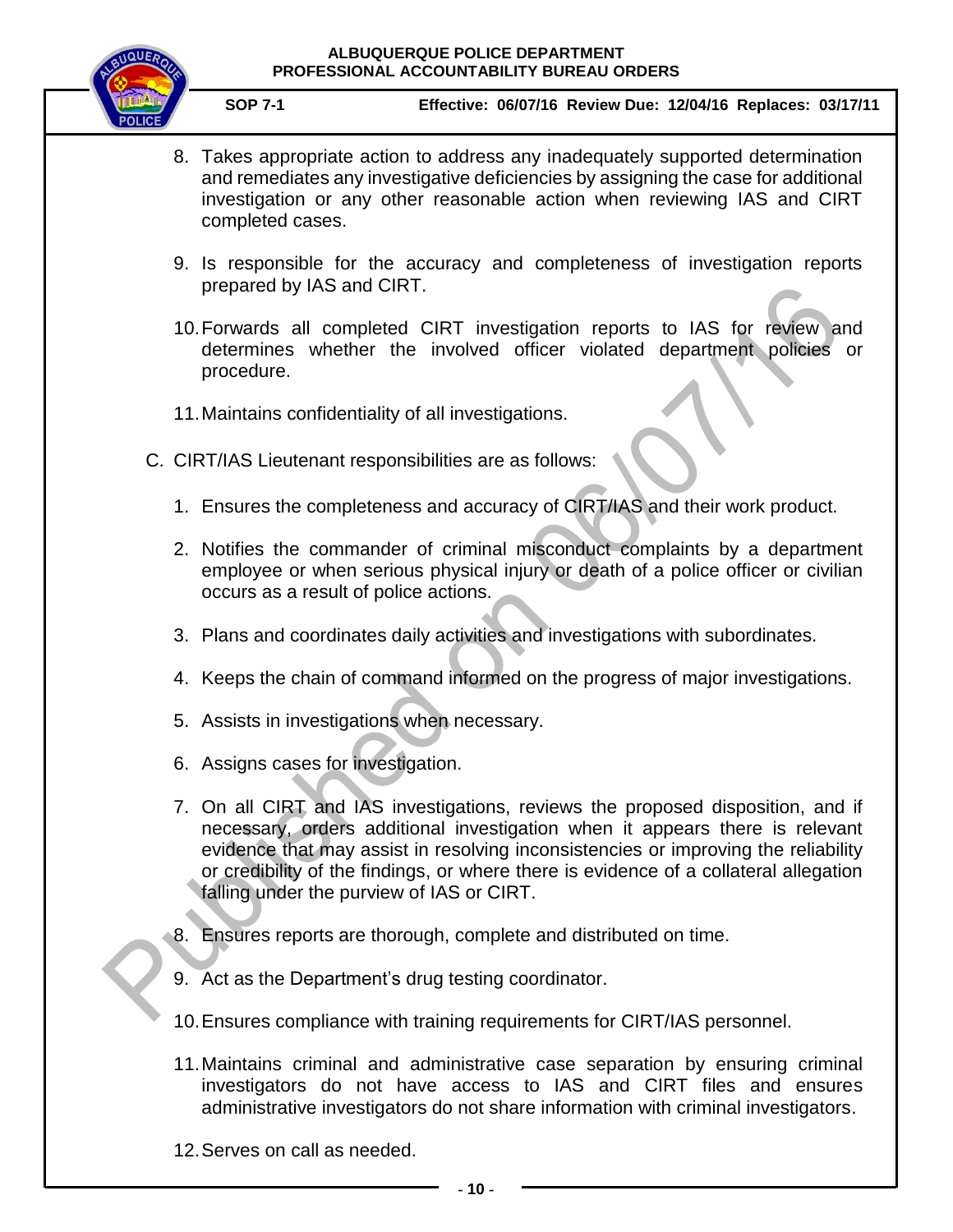

- 13.Prepares annual personnel performance evaluations and takes corrective or disciplinary actions when an employee repeatedly fails to conduct appropriate investigations.
- 14.Determines which cases are referred to the chain of command for investigation, consistent with the [Complaints Involving Department Policy or Personnel](https://powerdms.com/link/IDS/document/?id=184) SOP. The Chief of Police determines investigatory responsibility when a disagreement exists regarding responsibility for the investigation.
- 15.Maintains confidentiality of all investigations.
- D. IAS Sergeant responsibilities:
	- 1. Assists in investigations when necessary.
	- 2. Ensures cases are professionally and objectively investigated and dispositions are consistent with the [Complaints Involving Department Policy or Personnel](https://powerdms.com/link/IDS/document/?id=184) [SOP.](https://powerdms.com/link/IDS/document/?id=184)
	- 3. Reviews the proposed disposition, and if necessary, orders additional investigation when it appears there is relevant evidence that may assist in resolving inconsistencies, or where there is evidence of a collateral allegation falling under the purview of IAS.
	- 4. Prepares the on-call roster and distributes it to Communications and IAD staff.
	- 5. Serves on-call as needed.
	- 6. Prepares annual personnel performance evaluations and takes corrective or disciplinary actions when an employee repeatedly fails to conduct appropriate investigations.
	- 7. Assists supervisors outside of the unit when they are conducting administrative investigations, when they so request.
	- 8. Maintains a working knowledge of current employee labor contracts, City Merit Ordinance, and department SOPs.
	- 9. Maintains confidentiality of all investigations.
- E. IAS Investigator/Detective responsibilities:
	- 1. Completes case assignments within time limits.
	- 2. Prepares cases in a thorough, comprehensive, and professional manner. Makes dispositions consistent with the [Complaints Involving Department Policy or](https://powerdms.com/link/IDS/document/?id=184)  [Personnel](https://powerdms.com/link/IDS/document/?id=184) SOP.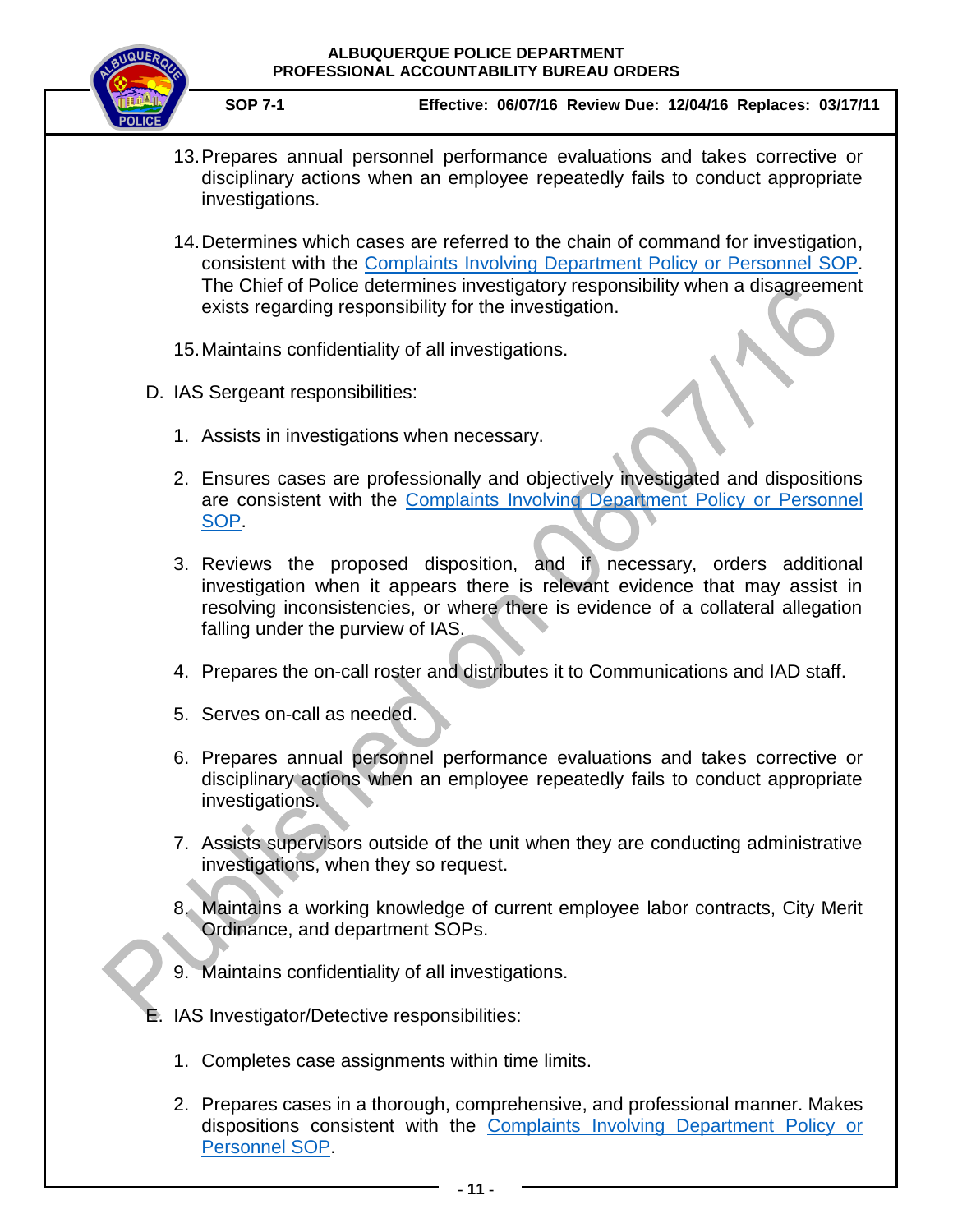

- 3. Is on call rotation with other IAS investigators.
- 4. Assists supervisors outside of the unit when they are conducting administrative investigations.
- 5. Assists outside agencies when practical and with supervisor approval.
- 6. Maintains confidentiality of all investigations.
- 7. Maintains a working knowledge of current employee labor contracts, City Merit Ordinance, and Department SOPs.
- 8. Keeps all investigations current with the information in IAPro.
- F. Internal Affairs Coordinator responsibilities:
	- 1. Has overall responsibility for the efficient conduct of the section's administrative functions.
	- 2. Supervises all administrative assistants assigned to the section.
	- 3. Ensures all outbound correspondences is properly formatted, grammatically correct, and professional in appearance.
	- 4. Ensures all records and information are current in IAPro.
	- 5. Is responsible for IAPro password distribution and tier level access.
	- 6. Maintains a log of Inspection of Public Records Act and legal requests.
	- 7. Ensures Civilian Police Complaints are entered into IAPro and an alert is sent to the CPOA no later than three days from receipt of the complaint.
	- 8. Forwards EIS alerts to the supervisor for the affected employee.
	- 9. Prepares New Mexico Law Enforcement Academy reports.
	- 10.Ensures files are properly secured.
	- 11.Maintains office supplies in sufficient quantities to facilitate the proper operation of the office.
	- 12.Assists the lieutenant with all reports as needed.
	- 13.Maintains a sufficient quantity of forms at all outlets.
	- 14.Maintains logs of incoming/outgoing cases and correspondence.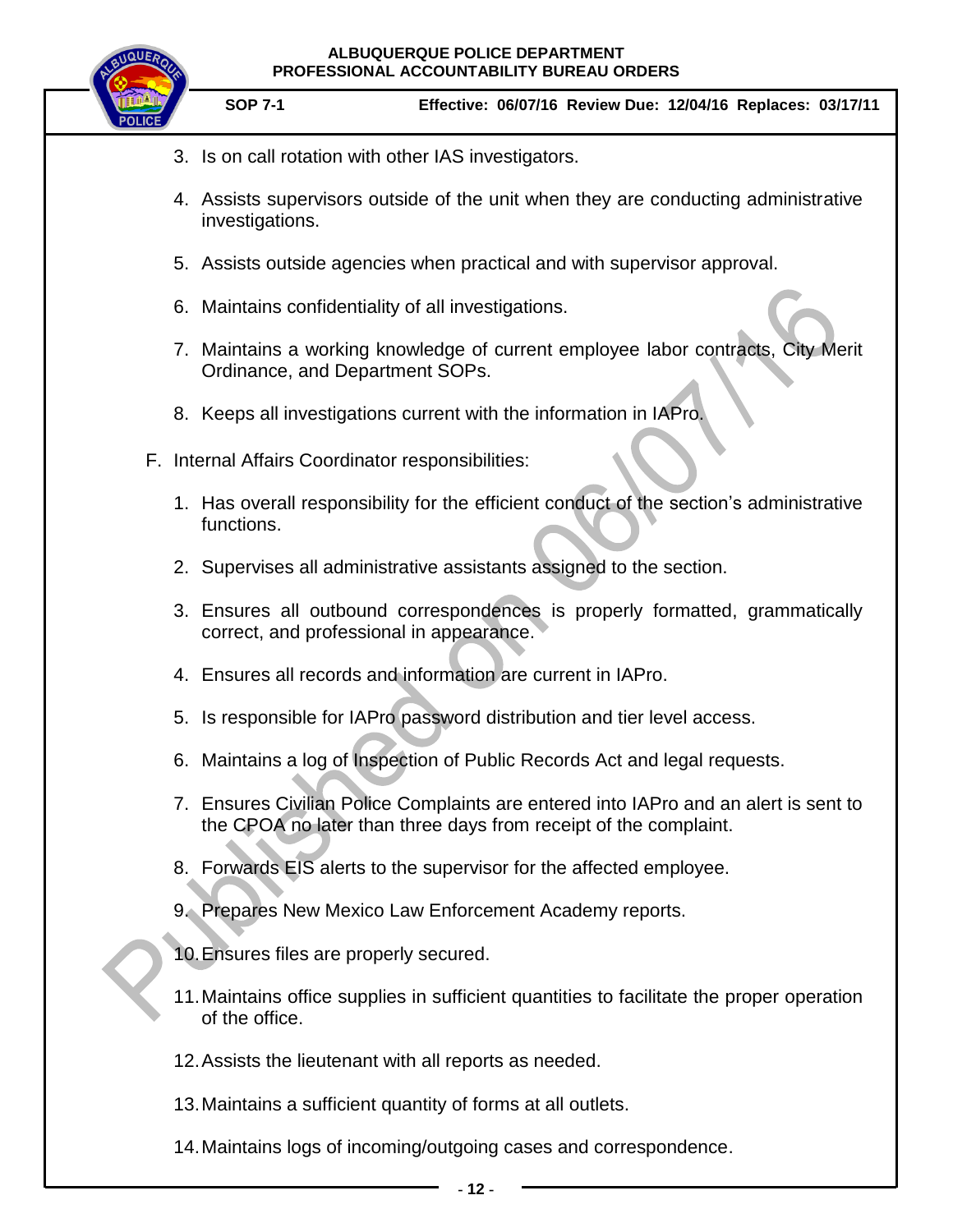

- 15.Notifies the division head and lower chain of command when any employee is summoned by IAS or CIRT as part of a misconduct complaint or internal investigation.
- G. Administrative Assistant responsibilities are to assist the IA Coordinator with administrative functions as directed.
- H. Social Media Compliance Officer responsibilities:
	- 1. Monitors popular social media to ensure employees are in compliance with APD policy.
	- 2. Conducts social media background checks for police applicants prior to Chief's Selection Committee or at the direction of the recruiting sergeant.
	- 3. Audits APD employees' driver's licenses to ensure validity.
	- 4. Checks employees against police databases to ensure none have active warrants.
	- 5. Assists with investigations as needed.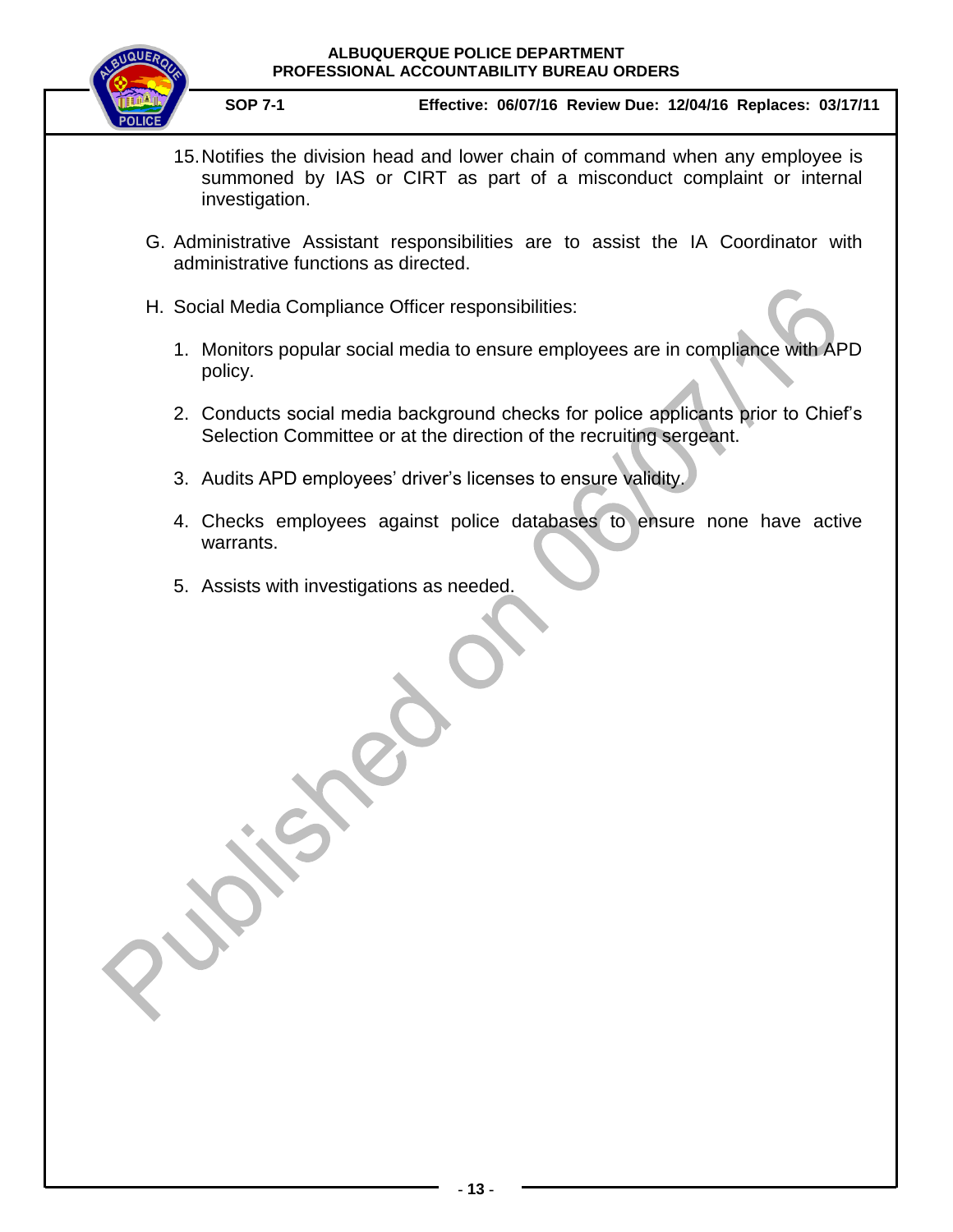

**SOP 7-1 Effective: 06/07/16 Review Due: 12/04/16 Replaces: 03/17/11**

### <span id="page-13-0"></span>**7-1-7 Civilian Complaints**

- A. The IA Coordinator forwards all civilian complaints to the CPOA for investigation as required by City Ordinance 9-4-1-4(C) (3).
- B. The IA Coordinator enters all civilian complaints into IAPro within three days of receiving the complaint. A scanned copy of the complaint form is attached to the IAPro entry and an alert sent to the CPOA.
- C. The IA Coordinator forwards the original complaint form to the CPOA.
	- 1. IAS maintains a log with the date and time the complaint was given to the CPOA.
	- 2. CPOA representative initials the receipt log upon receipt of the complaint form.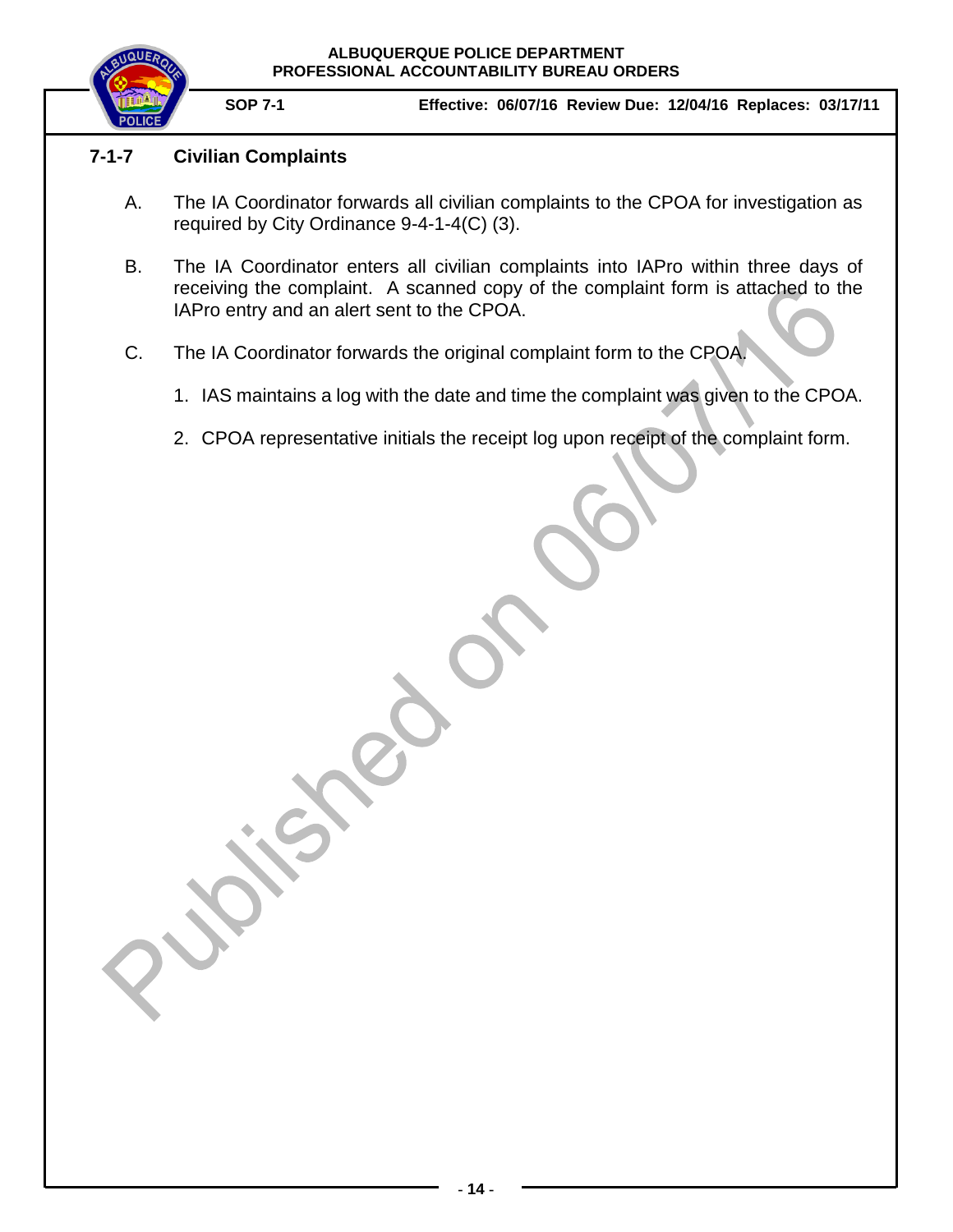

### <span id="page-14-0"></span>**7-1-8 Investigation Procedures**

- A. IAS investigations are consistent with the [Complaints Involving Department Policy or](https://powerdms.com/link/IDS/document/?id=184)  [Personnel](https://powerdms.com/link/IDS/document/?id=184) SOP.
- B. IAS Call-Out Procedures

Communications will call out the on-call IAS investigator under any of the following circumstances:

- 1. Apparent felony criminal misconduct is evident.
- 2. Accidental discharge of a firearm.
- 3. In-custody deaths.
- 4. Animal Shoots.
- 5. Traffic accidents involving on-duty APD personnel operating a City vehicle and resulting in a civilian death.
- 6. Requested by the CIRT supervisor or as approved by IAS Lieutenant.
- 7. When IAS is requested by any supervisor to respond to a scene.
- C. Evidence Collection Procedures
	- 1. IAS investigators may take photographs, collect documents, collect other items and store them with the case file and/or upload them to IAPro when there is no criminal investigation.
	- 2. IAS investigators collect evidence and document the date, time, location, and circumstances surrounding the collection of any items used in an investigation to court standards for chain of custody requirements.
	- 3. Analysis of physical evidence is made by MCST by submitting form PD-4201.

D. IAS Report Procedures

The IAS report is prepared as follows (with variations depending on the complexity/simplicity of the case):

1. Report is bound with a Smead no. R129 hard cover or similar.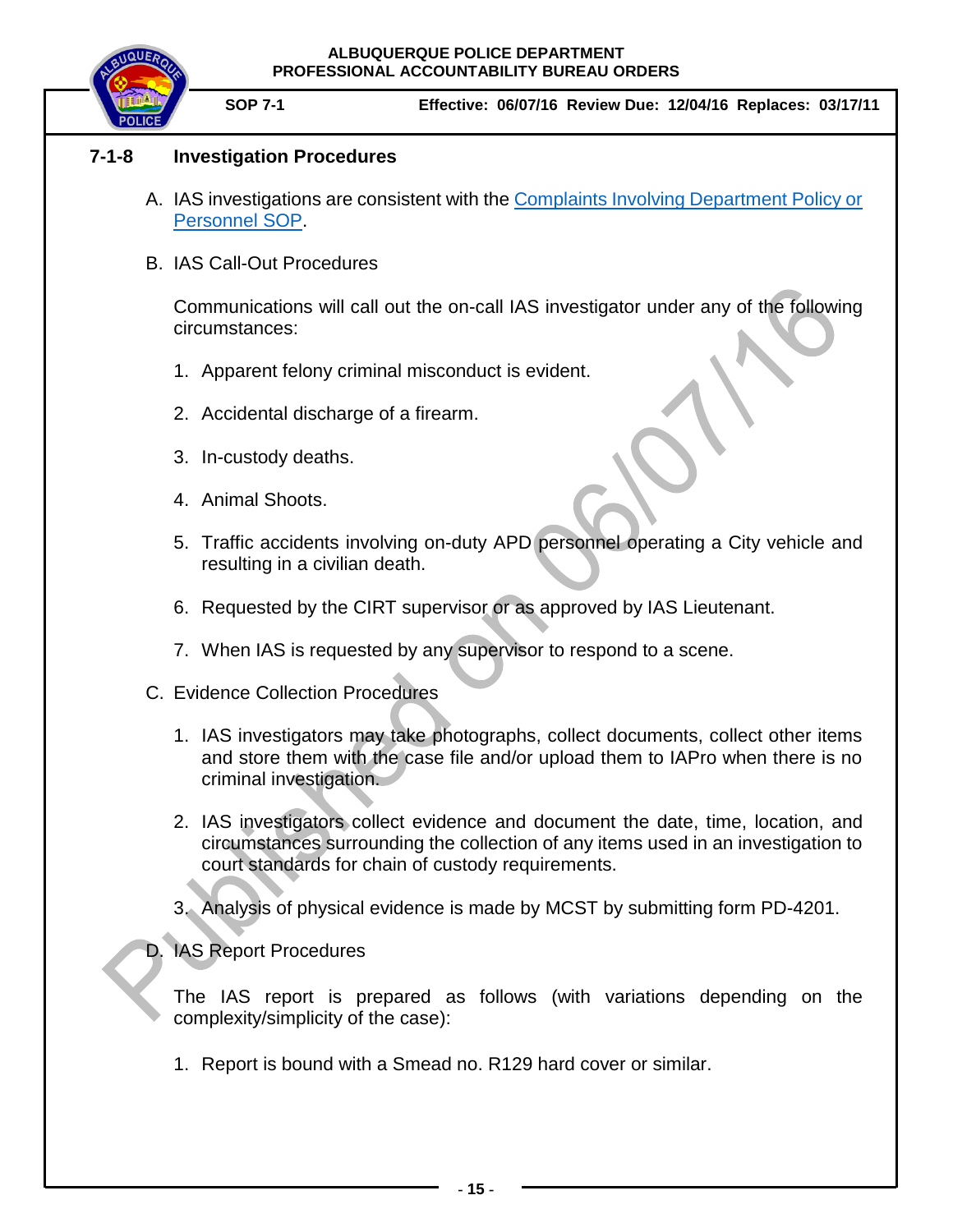

- 2. Each section has divider tabs containing letters in sequential order:
	- a. A table of contents identifies each tab's contents to facilitate the ease of locating information and data.
	- b. An investigative synopsis contains sufficient information to provide the reader with an understanding of the issues of concern and status of investigation.
	- c. The issue(s) of concern citing the applicable SOP sections addressing the allegations and/or conduct.
	- d. The Supervisor Recommendation Form for supervisory comments and recommendations by each reviewer.
	- e. The investigation narrative, which contains a detailed description of the evidence and why it is pertinent to the case. Interviews are summarized with sufficient detail to provide a reader with the known facts. The narrative enables the reader to make reasonable determinations and supported conclusions to include witness and employee credibility determinations and an explanation of how those determinations were reached.
	- f. Supporting documentation is individually tabbed and includes records, reports, memorandums, etc. pertinent to the case. This includes CIRT, IRT, and/or other police reports. Any documentation referenced in the narrative is included when possible.
	- g. Relevant photographs that accurately represent their content are included; however, the location of all photographs will be identified should a need to review them arise.
	- h. Digital recordings of interviews are included to allow the reviewer to listen to the exact language, tone, and content of the interviews.
	- i. Any and all other items pertinent to the investigation are included when possible, or at the minimum, their location is identified.
	- j. The complete disciplinary history of subject personnel involved in the investigation.
	- k. The investigator includes dispositions consistent with the [Complaints](https://powerdms.com/link/IDS/document/?id=184)  [Involving Department Policy or Personnel](https://powerdms.com/link/IDS/document/?id=184) SOP as they relate to each issue of concern.
- E. District Attorney/United States Attorney's Office (USAO) Consultation Procedures
	- 1. Internal investigations cease when evidence of felony or misdemeanor criminal conduct by an officer is discovered.
	- 2. The investigator notifies IAD commander through the chain of command, to brief the Chief.
	- 3. The Chief or his designee notifies and consults with the District Attorney, USAO, or appropriate agency based on the case and seeks direction on how to proceed.
	- 4. Administrative and criminal investigations run concurrently after consultation with the appropriate prosecutorial entity, unless otherwise directed by the Chief.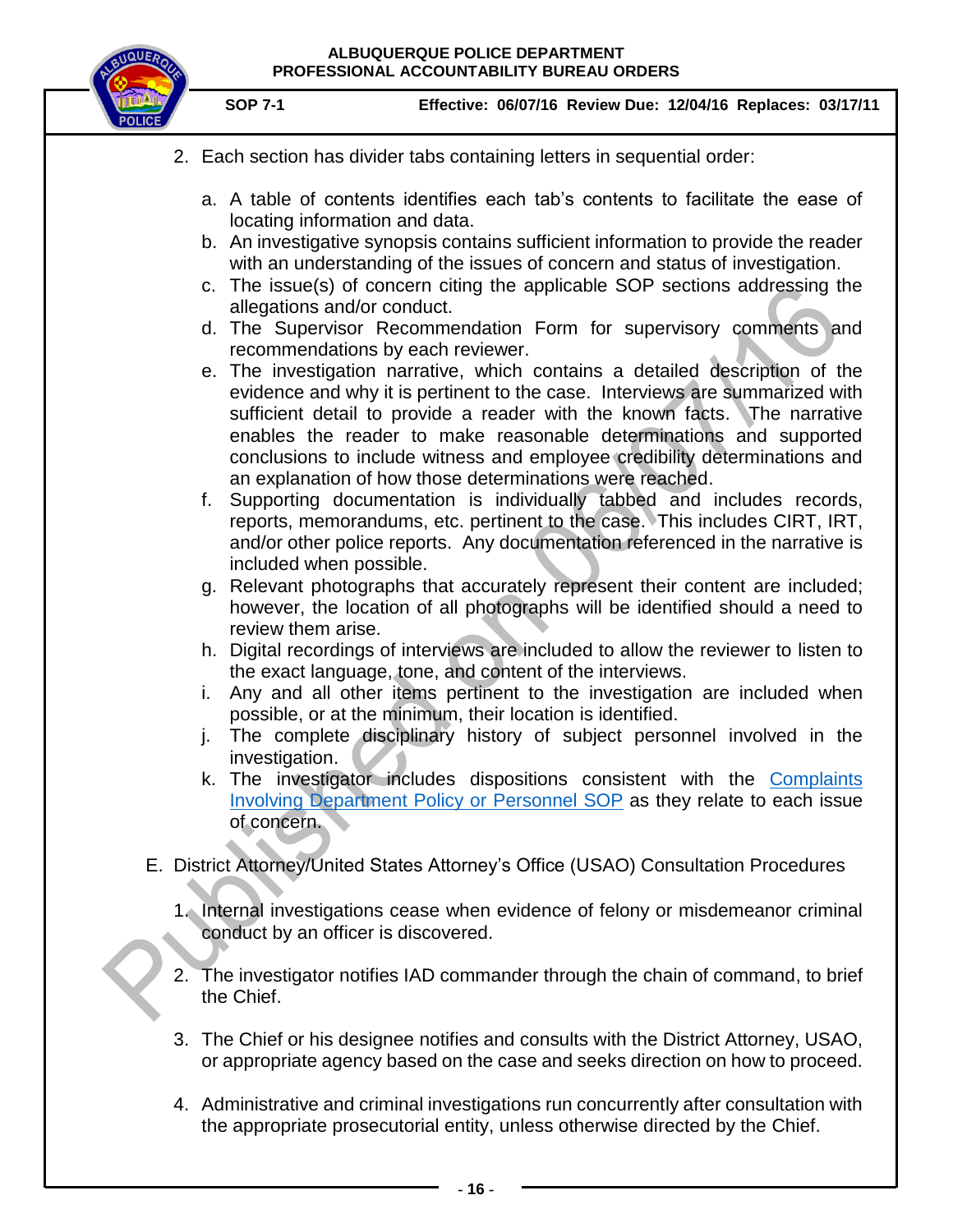

- 5. When an APD employee refuses to give a voluntary statement and the investigator has reason to believe that the person has committed a crime, the investigator consults with the appropriate prosecuting agency and seeks the approval of the Chief, through the chain of command before taking a compelled statement.
- F. Accidental Discharge of a Firearm Procedures
	- 1. All accidental discharges of a firearm are thoroughly and completely investigated in order to determine if a crime was committed or policies were violated.
		- a. The on scene supervisor contacts IRT immediately should any evidence indicate the discharge was not accidental or that a crime occurred.
		- b. The first responding supervisor will secure the scene.
		- c. IAS interviews all witnesses separately.
		- d. IAS calls Crime scene specialist for every reported accidental discharge.
		- e. The first responding supervisor treats an accidental discharge as an officer involved shooting when anyone is injured, and both IRT and CIRT will respond to investigate. Refer to the [IRT SOP.](https://powerdms.com/link/IDS/document/?id=863583)
	- 2. This investigation follows the normal process for IAS investigations.
	- 3. A department armorer inspects any weapon involved in an accidental discharge prior to the weapon being returned to service.
	- 4. The IA investigator arranges for a replacement firearm for the involved officer, and makes arrangements for the firearm used in the accidental discharge to be immediately inspected at the APD Range by an armorer.
	- 5. IA investigator is responsible for transporting the firearm to the range for inspection.
	- 6. The range master will replace the officer's weapon when all of the following conditions are met:
		- a. The investigation reveals no apparent crime;
		- b. The investigation reveals the incident was an accident;
		- c. No one was injured during the incident;
		- d. There are no duty replacement weapons available; and
		- e. The weapon involved is the primary duty weapon.
	- 7. If the accidental discharge involved a less lethal impact munitions system, a shotgun, or rifle, the firearm inspection is conducted during normal business hours and the firearm returned to the officer or their supervisor if there are no apparent defects.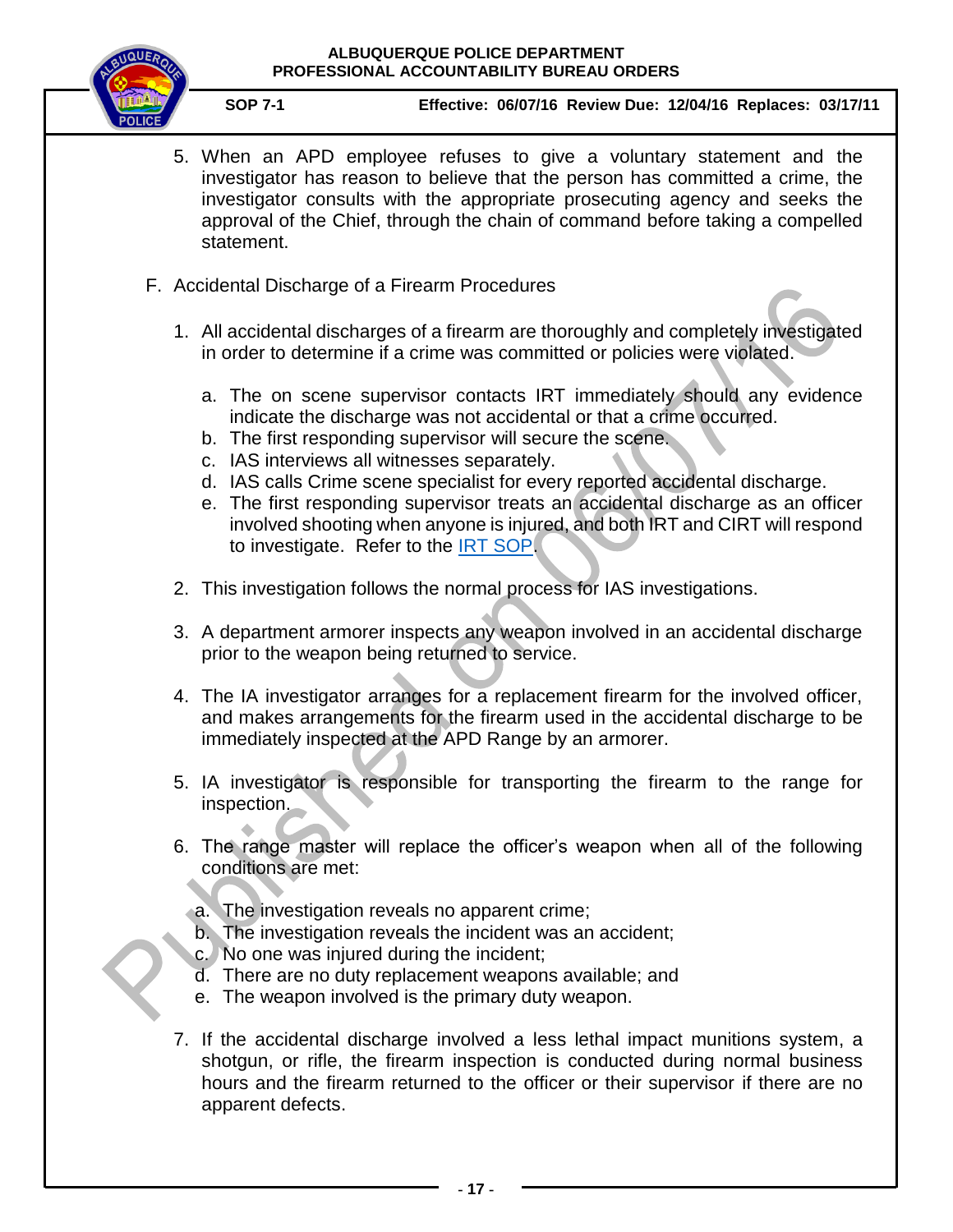

- 8. In all incidents involving an accidental discharge of a firearm, the IA investigator obtains a memo from the APD Range Master documenting the results of the firearm examination and includes it in the case report.
- 9. The IA investigator is responsible for ensuring the memo is linked to IAPro in the appropriate case file.
- 10.The officer's division commander reviews the complete administrative investigation. If the officer's division commander recommends the involved officer receive additional training, that commander works in conjunction with the Advanced Training Unit to schedule the training.
- 11.The officer's division commander reviews the complete administrative investigation. If the officer's division commander determines no policy violation occurred and no training is needed, the division commander documents all factors leading to the decision in the Supervisor Recommendation Form and places the form in the case file.
- G. Animal Shoot Investigative Procedures
	- 1. The IA investigator contacts the on-scene supervisor to obtain a briefing and if necessary, complete a walkthrough of the scene.
	- 2. IAS contacts and interviews any cooperative witnesses to include the animal owner.
	- 3. Inspection of the firearm is not necessary; however, an administrative processing is completed and photographs taken by a Field Investigator/ Crime Scene Specialist. IAS personnel may attend the processing and may request additional photographs be taken, as necessary.
	- 4. The IA investigator drafts a memo, to be approved by the IAD Lieutenant and Commander. The memo includes a summary of the incident, including findings related to any policy violations.
	- 5. The IA investigator is responsible for routing the administrative report via IAPro to the involved officer's division commander.
	- 6. These investigations will be included with supervisory use of force investigations for purpose of generating a random sample for review by FRB.
	- 7. IAS completes the firearm discharge report when shots are fired at an animal in self-defense or to humanely euthanize an animal.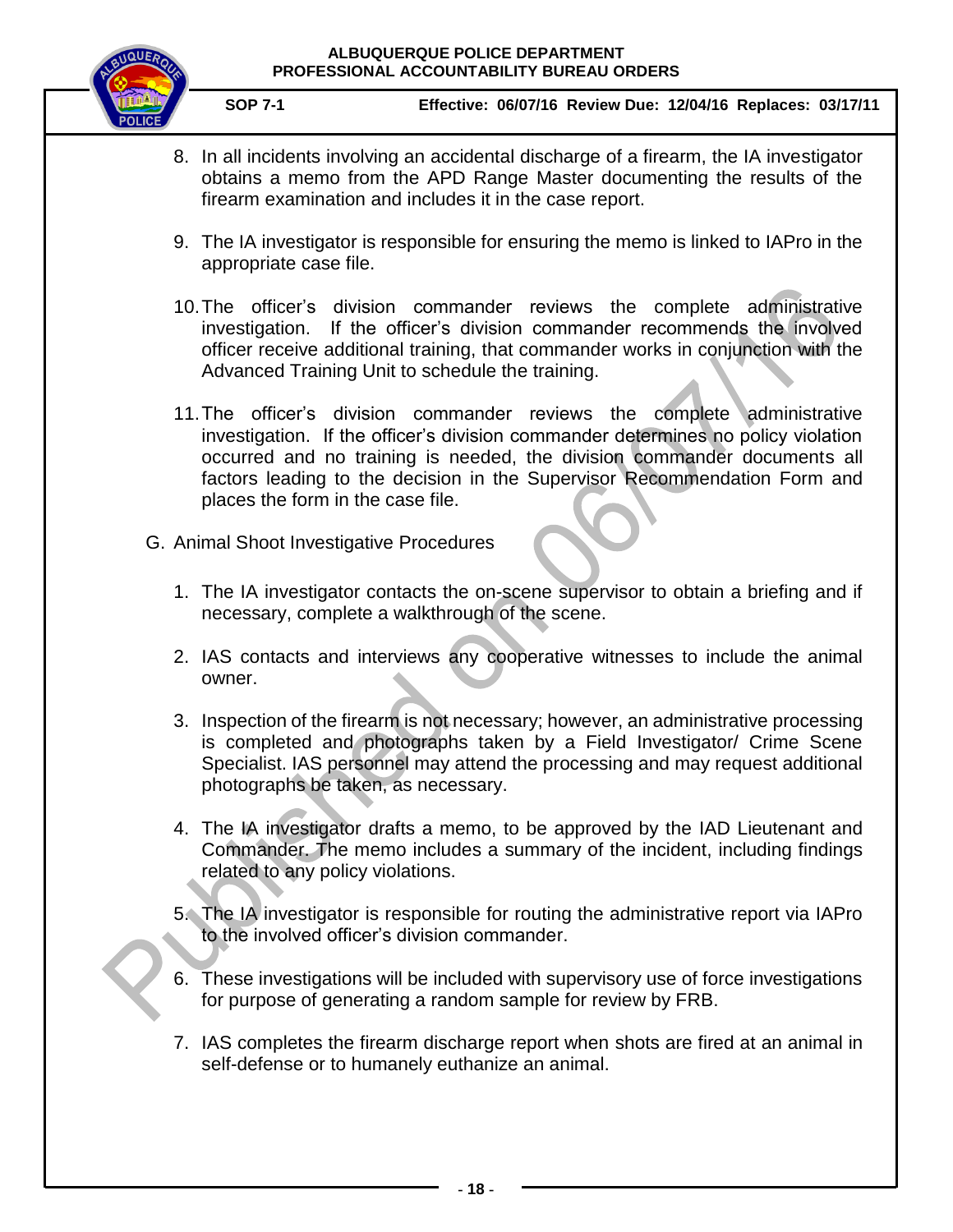

H. Alleged Apparent Criminal Misconduct Procedures

When the CPOA forwards IAS a civilian complaint for alleged apparent criminal misconduct, or an internal complaint contains alleged apparent criminal misconduct, the IAS:

- 1. Delivers the complaint to the IAD commander.
- 2. Refers to and follows the requirements of the Complaints Involving Department [Policy or Personnel](https://powerdms.com/link/IDS/document/?id=184) SOP.
- 3. Assumes sole administrative investigatory responsibility for the case.
- 4. Maintains the original case tracking number.
- 5. Ensures the CPOA can monitor the progress of the case and has access to the completed case.
- 6. Sends an IAPro alert to the CPOA immediately after final approval of the completed investigation.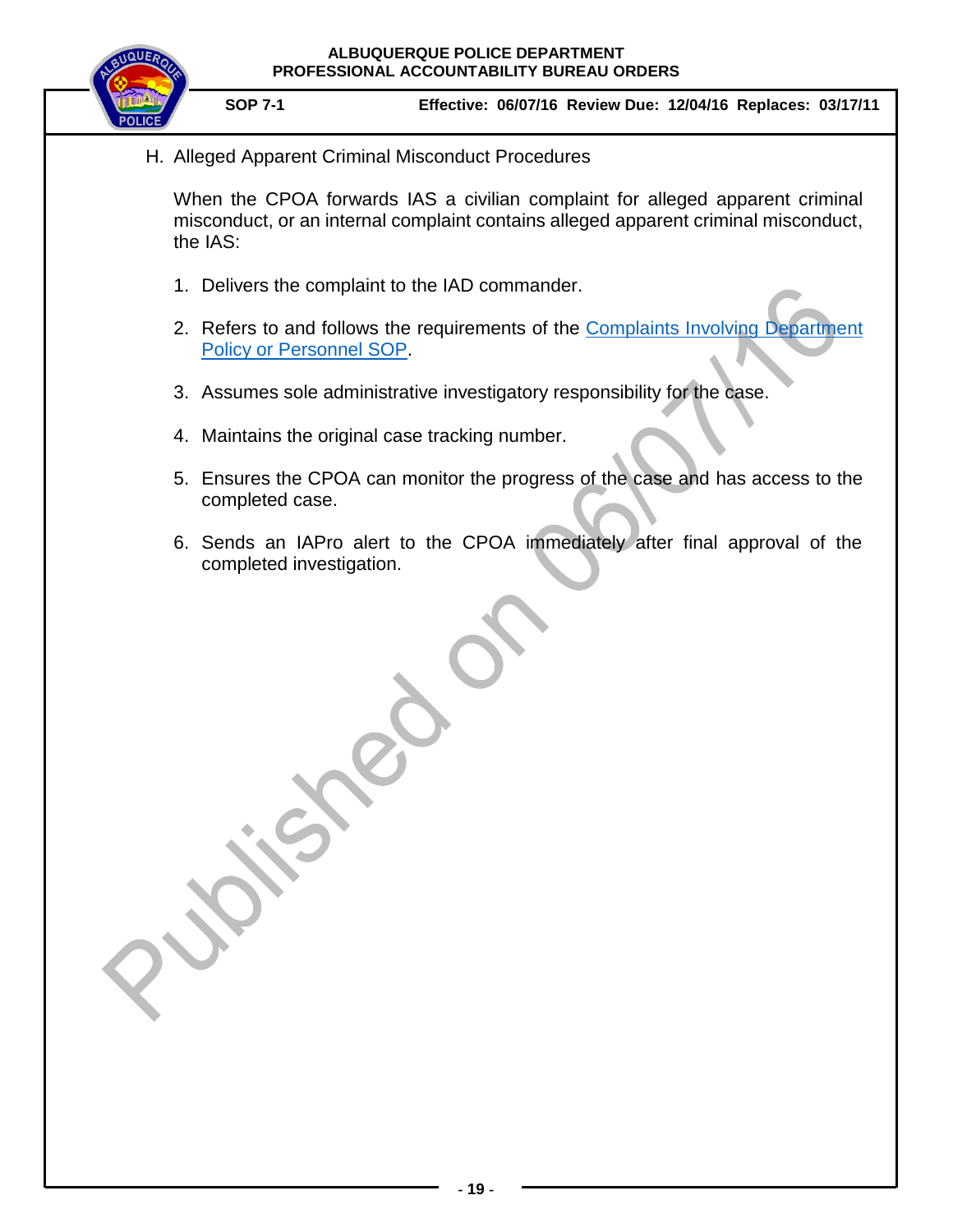



### <span id="page-19-0"></span>**7-1-9 Review of CIRT Reports**

Upon completion of the administrative investigation by CIRT, all serious uses of force cases are reviewed by IAS. IAS determines the dispositions of all policy violations identified by CIRT consistent with the [Complaints Involving Department Policy or](https://powerdms.com/link/IDS/document/?id=184)  [Personnel SOP.](https://powerdms.com/link/IDS/document/?id=184) The IAS:

- 1. Reviews all documentation, evidence collected, and interviews by CIRT.
- 2. Identifies all apparent violations of policy.
- 3. Conducts additional interviews of witnesses and involved personnel, if necessary.
- 4. Collects evidence, if necessary.
- 5. Writes a thorough and comprehensive report addressing each policy violation identified.
- 6. Makes a disposition consistent with the **[Complaints Involving](https://powerdms.com/link/IDS/document/?id=184) Department Policy** [or Personnel](https://powerdms.com/link/IDS/document/?id=184) SOP.
- 7. Attaches an addendum with supporting facts when there are no issues of concern identified.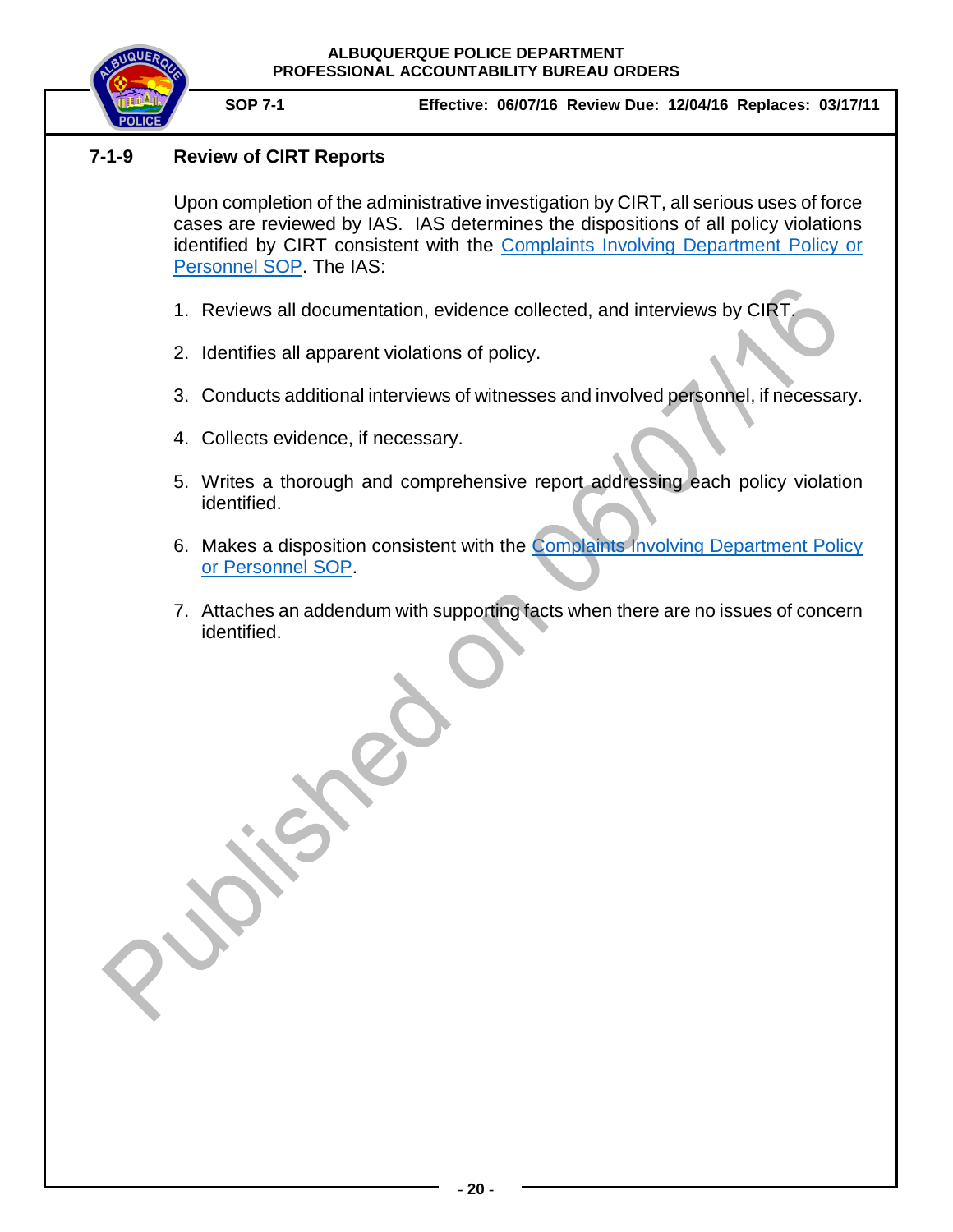

### **7-1-10 Transfer of Cases between IAS and CIRT**

- <span id="page-20-0"></span>A. If a CIRT investigation indicates that the officer may have violated Department policy with respect to a use of force, CIRT halts its investigation and transfers the case to IAS to initiate a misconduct investigation. After IAS completes its investigation according to the requirements of this policy, the case is reviewed by CIRT to complete evaluation of the use of force, and whether the incident raises any policy, training, equipment, tactical, or supervisory concerns.
- B. If a CIRT investigation indicates apparent criminal misconduct, CIRT halts its investigation and transfers the case to IAS for an investigation pursuant to this policy.
- C. If CIRT refers a misconduct investigation to IA that is unrelated to a use of force, IAS will initiate a misconduct investigation concurrently with CIRT's investigation of the use of force.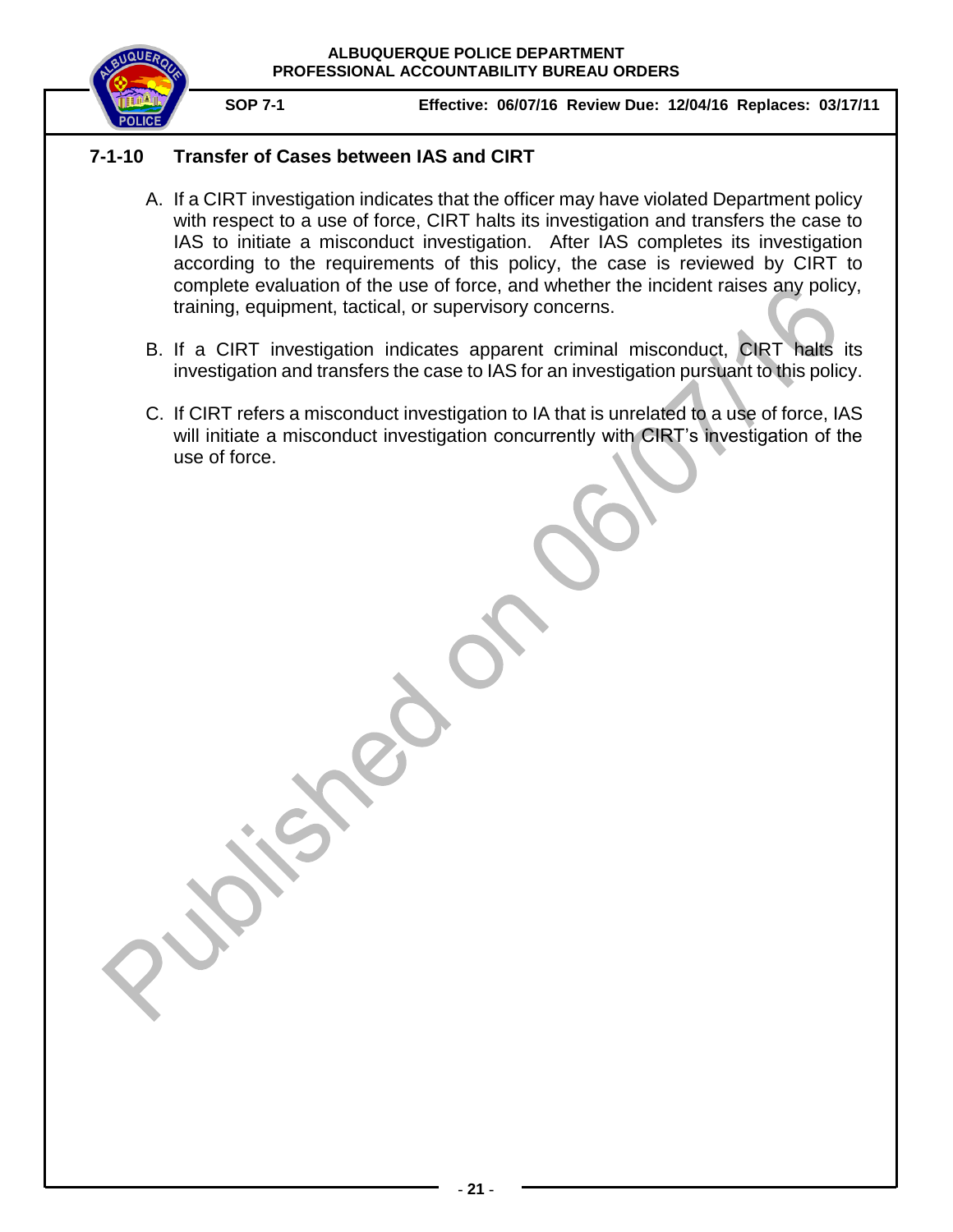

### <span id="page-21-0"></span>**7-1-11 Records Management and Security**

- A. IAS is responsible for maintaining a reliable and accurate tracking system on all use of force, show of force, all administrative force investigations, IAS investigations, and all force reviews conducted by the FRB. All critical firearm discharges and discharges at animals are included. EIS data is integrated and tracked on IAPro by the IAS Coordinator and IAS staff.
- B. IAPro is used for all IAS investigations, EIS data, CPCs, and CIRT investigations. NOTE: IAPro is a relational database containing all IAS, EIS, CIRT, and employee disciplinary data. IAPro links all data and provides EIS alerts. Refer to the [EIS SOP](https://powerdms.com/link/IDS/document/?id=190) for EIS information. Rules for IAPro are as follows:
	- 1. IAPro is password-protected and stored on secure city servers.
	- 2. Password access to IAPro is provided only to supervisors, IAS investigators, and CPOA personnel as needed.
	- 3. Tier level access is determined by need and not based on rank, and requires approval by IAD Commander.
	- 4. IRT personnel are prohibited from accessing IAPro or viewing its contents.
- C. Documentation of internal investigations is for the exclusive use of the Chief of Police, the City Attorney, CPOA, or their designees. Therefore, all internal investigation documents are confidential.
- D. Release of internal investigations in whole or in part will only occur after consultation with the City Attorney's office.
- E. An officer or employee notified of proposed discipline may review the IAS file excluding compelled statements by other officers or correspondence pertaining to communication with the CPOA by doing the following:
	- 1. Set an appointment with IAS administrative staff to review the case in the IAS office.
	- 2. Submit a written request to the IAS lieutenant for a copy.
		- a. Employees are strictly prohibited from making any additional copies.
		- b. Only one copy of the recorded statement is provided.
		- c. The case number must be provided in the request.
		- d. The names of all persons intending to view the file are included in the request.
- F. Supervisors reviewing paper copies of investigations are responsible for the security and confidentiality of the case while it is in their possession.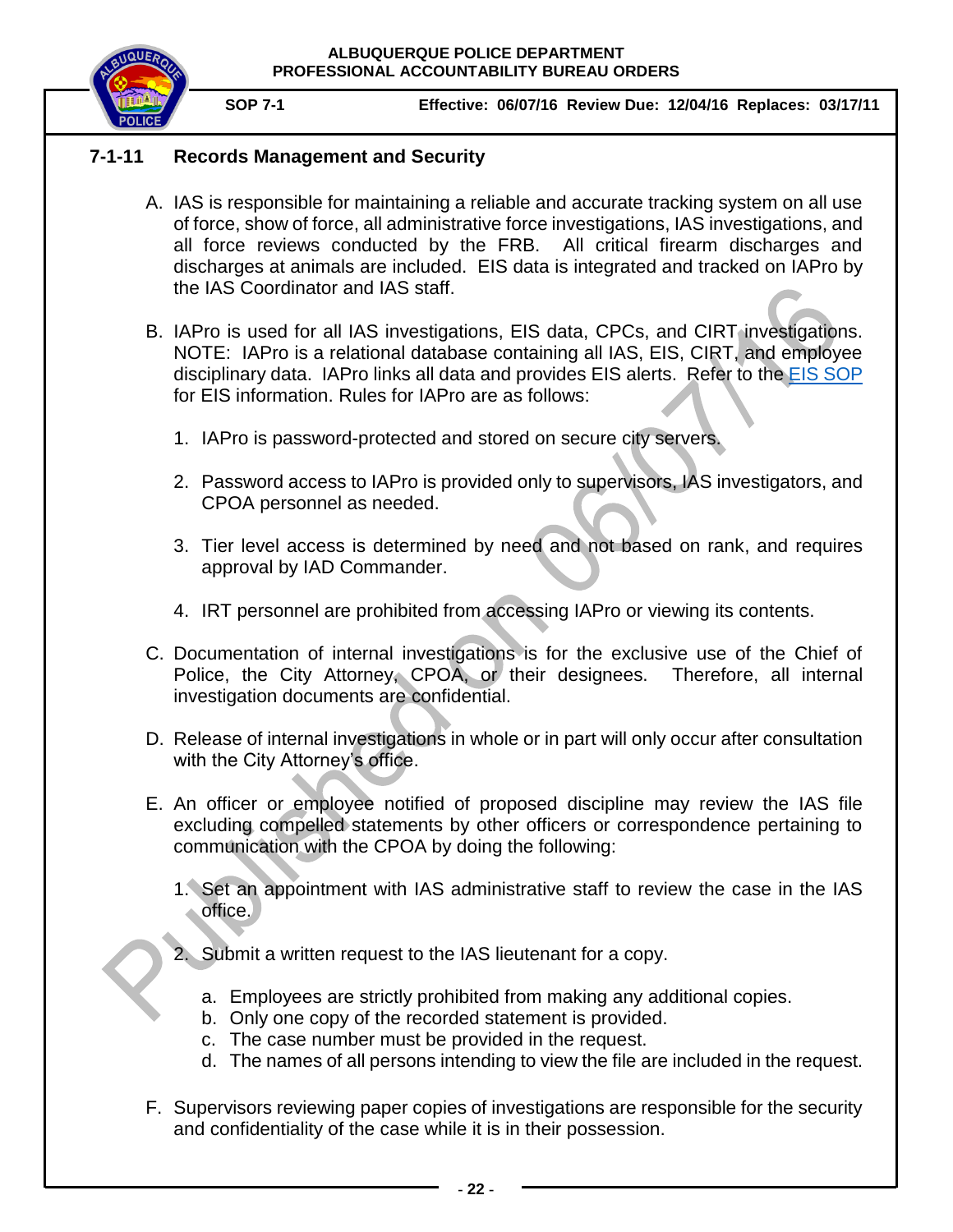# **ALBUQUERQUE POLICE DEPARTMENT PROFESSIONAL ACCOUNTABILITY BUREAU ORDERS SOP 7-1 Effective: 06/07/16 Review Due: 12/04/16 Replaces: 03/17/11**

- G. Case files leaving the office for review by supervisors are logged with the following:
	- 1. The date the case left the office.
	- 2. The area command/division head who is reviewing the case.
	- 3. The signature of person picking up the case.
	- 4. The IAS employee initials who released the case.
	- 5. The case number.
- H. Case files returning to IAS will be logged by date returned.
- I. Case files returned by the CPOA will have the dispositions of the Executive Director documented by IAS administrative staff for tracking and analysis in IAPro.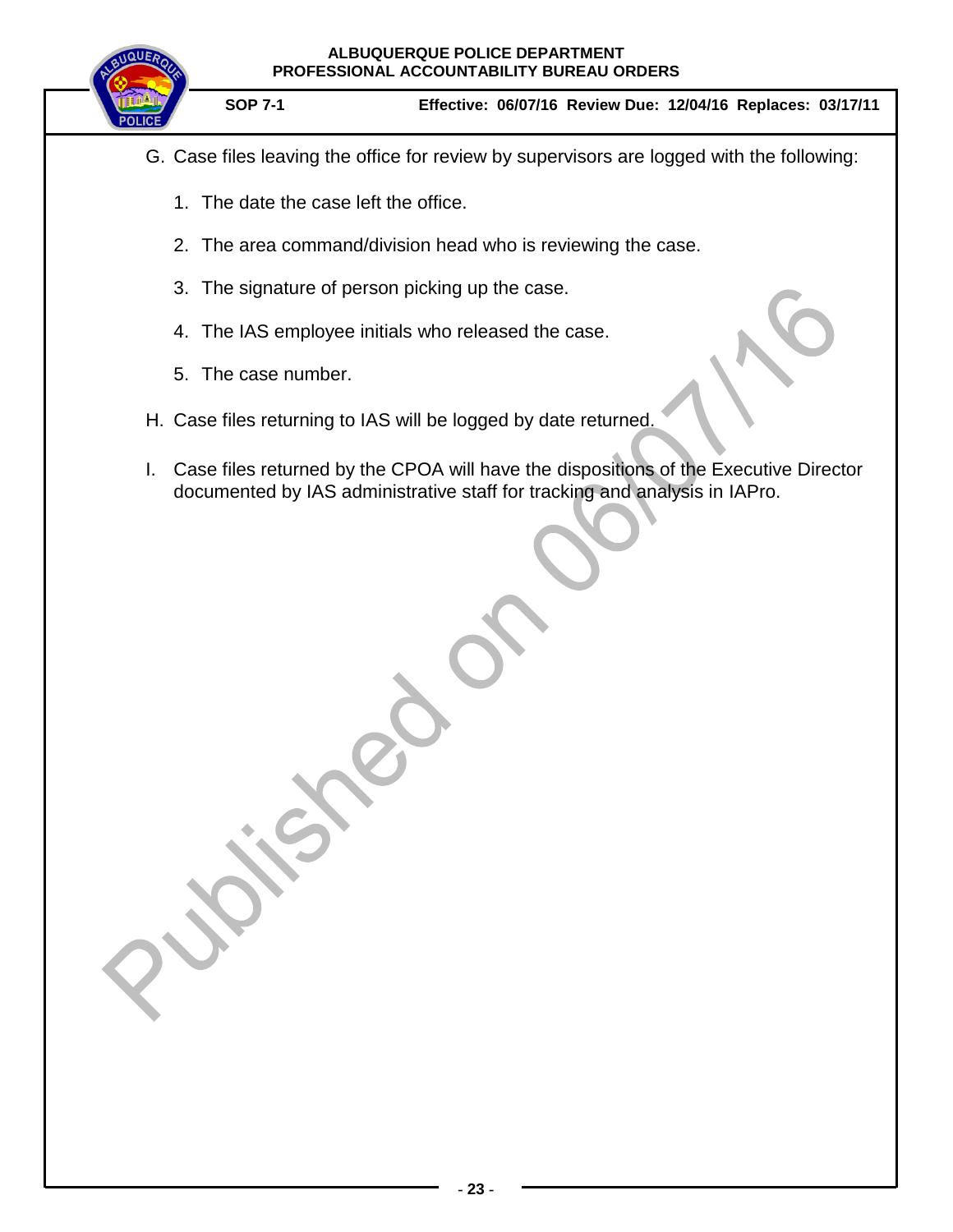

### **7-1-12 Archive and Records Retention**

- <span id="page-23-0"></span>A. IAS and CIRT records are not purged. All records are maintained for statistical analysis and trend recognition.
- B. IAS is the custodian of EIS records; therefore, the **EIS SOP** is applicable to EIS records.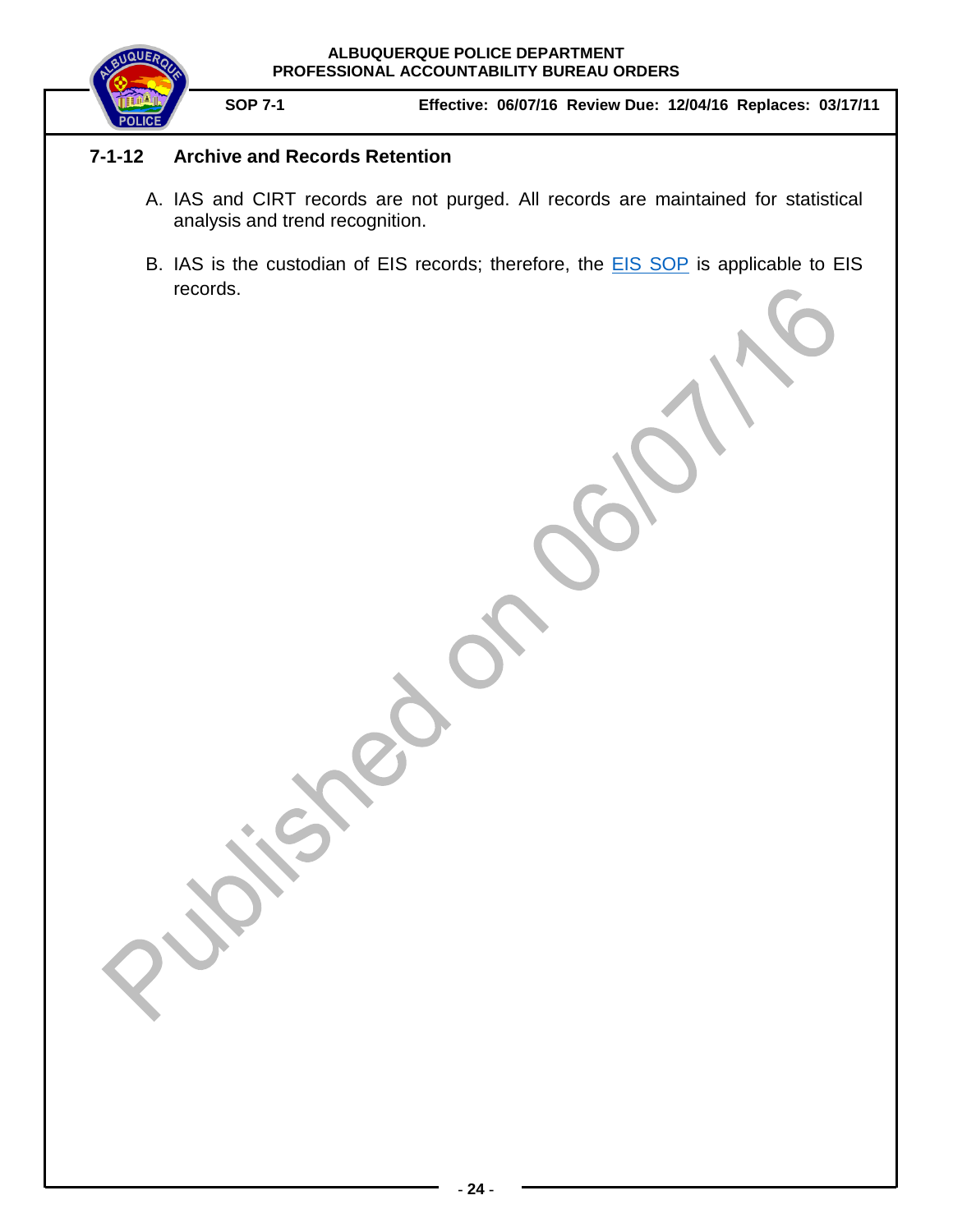

**SOP 7-1 Effective: 06/07/16 Review Due: 12/04/16 Replaces: 03/17/11**

### <span id="page-24-0"></span>**7-1-13 Office Security**

- A. Personnel ensure all sensitive documents are secured at the end of their work day by shutting down their password protected computers and/or returning documents to their secured cabinets.
- B. The storage room and file room are locked at the end of the work day.
- C. Office doors that allow outside access are locked at the end of the business day.
- D. All computers are password protected and shut down at the end of the workday.
- E. Non-IAS personnel are not left unattended inside the office. They are escorted by IAS staff at all times while in the IAS office.
- F. At least one sworn IAS member is in the office during business hours unless an extreme circumstance mandates otherwise and absence is approved by the IAS lieutenant or commander.
- G. Should an extreme circumstance require sworn IAS personnel to vacate the office, the civilian personnel locks the exterior doors, disallows entry to non-IAD personnel, and shelters in place.
- H. All inactive files are kept in a locked file cabinet.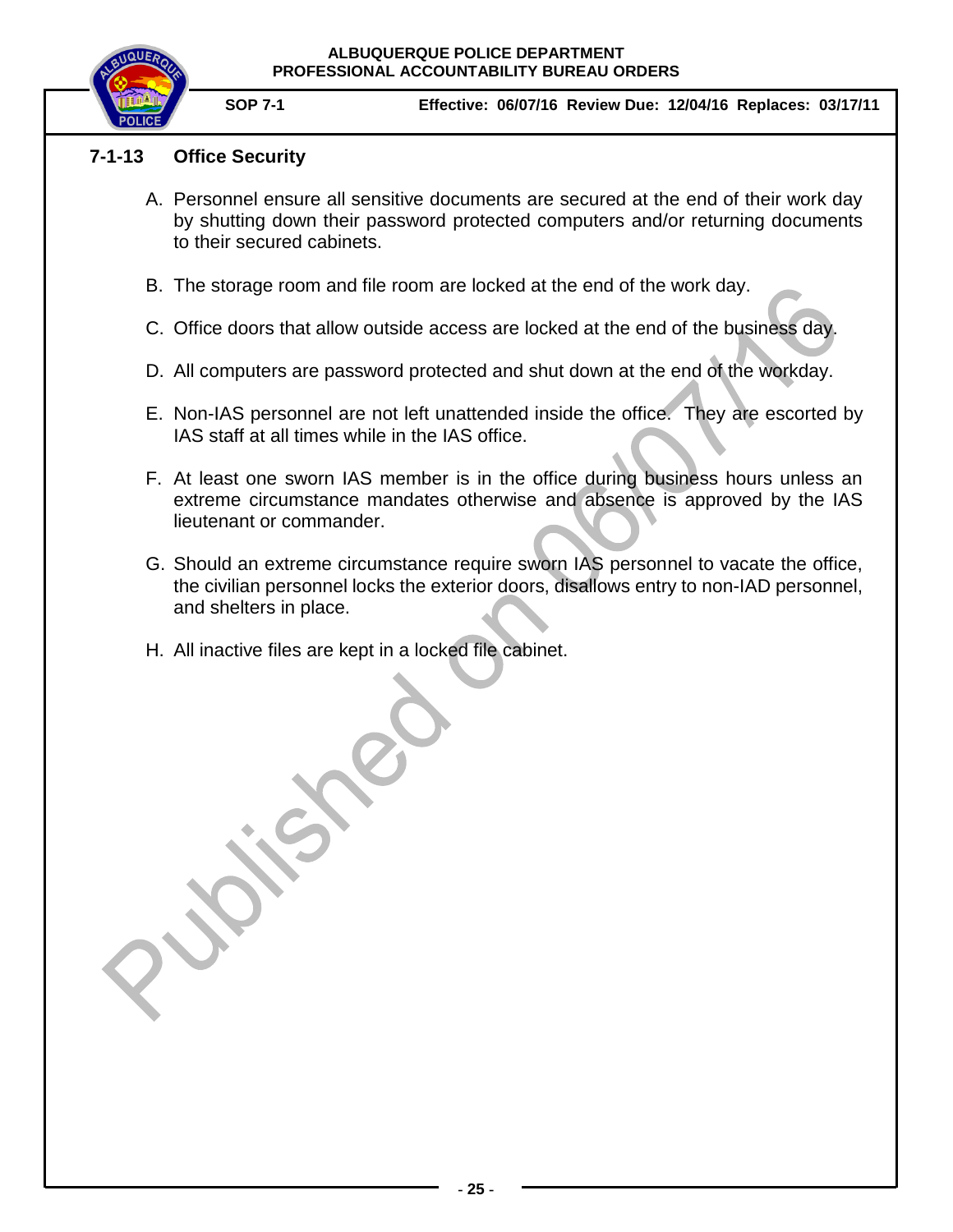

**SOP 7-1 Effective: 06/07/16 Review Due: 12/04/16 Replaces: 03/17/11**

### <span id="page-25-0"></span>**7-1-14 Reports and Statistical Analysis**

- A. Quarterly IAS Reports provide statistics related to IAS investigations.
	- 1. Contents of the Quarterly IAS Report are as follows:
		- a. Statistical data analyzing the number of IAS investigations, including numbers of cases, types of cases, area commands involved, frequency of violations of particular policies, and other categories that staff members believe are useful in identifying trends.
		- b. Disposition and status of IAS investigations.
		- c. Synopsis of use of force investigations.
		- d. The number of critical firearm discharge investigations including animal shoots and other information useful in identifying trends.
		- e. Summary letter a brief summation of items a-d.
	- 2. Distribution of Quarterly IAS Reports are as follows:
		- a. The public via [http://www.cabq.gov/police/internal-reports.](http://www.cabq.gov/police/internal-reports)
		- b. City Council.
		- c. Chief Administrative Officer.
		- d. CPOA.
		- e. Chief of Police.
		- f. City Legal.

### B. Annual IAS Reports

- 1. Annual IAS Reports contain the same information as the Quarterly IAS Reports; however, they reflect the entire year. Distribution is as follows:
	- a. The public via [http://www.cabq.gov/police/internal-reports.](http://www.cabq.gov/police/internal-reports)
	- b. City Clerk's Office.
	- c. IAS File.
	- d. CPOA Executive Director
- C. Annual Use of Force Report
	- The Annual Use of Force Report is compiled by the IAD Data Analysist and included with the APD Annual Report. The purpose of the report is to determine the effectiveness of APD policy, training, defensive tools, and provide insight into those areas needing improvement through trend comparisons of the previous year. The report is compiled for the calendar year and includes:
		- a. The number of calls for service.
		- b. The number of officer-initiated civilian contacts.
	- c. The number of aggregate uses of force (10 previous year comparison).
	- d. The number of arrests.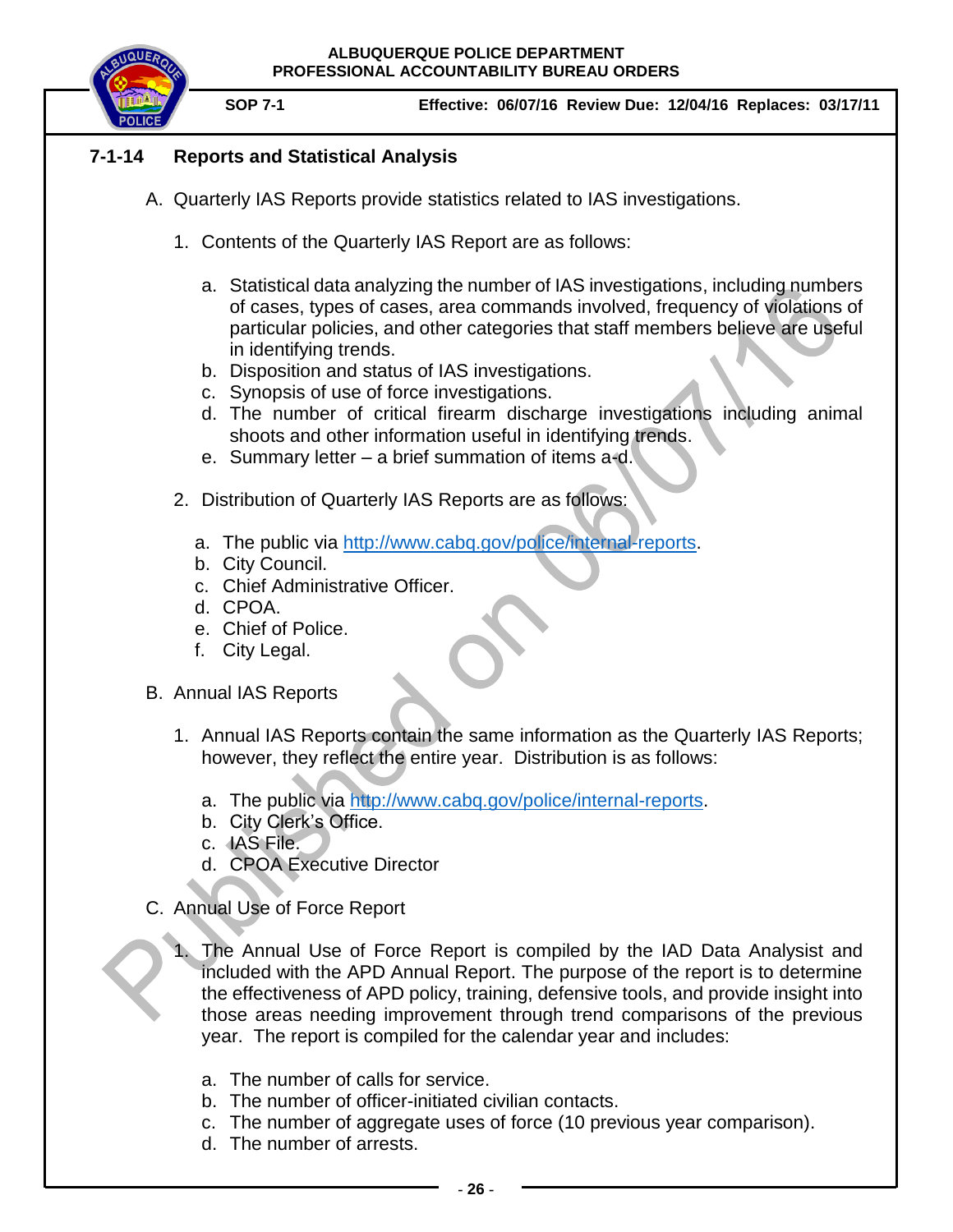

- e. The number of custodial arrests that involved use of force.
- f. The number of SWAT deployments by type of call out.
- g. The number of incidents involving officers shooting at or from moving vehicles.
- h. The number of individuals armed with weapons.
- i. The number of individuals unarmed.
- j. The number of individuals injured during arrest, including APD and other law enforcement personnel.
- k. The number of individuals, including APD and other law enforcement personnel, requiring hospitalization after or as an apparent result of a contact with APD.
- l. The demographic category of persons involved.
- m. The geographic data, including street, location, or Area Command.
- n. All firearm discharges, including animal shoots.
- D. Annual Retaliation Report and Review
	- 1. The IAD commander and the CPOA Executive Director, or their designees, annually review APD's anti-retaliation policy and its implementation. The review considers the alleged incidents of retaliation that occurred or were investigated during the reporting period, the discipline imposed where retaliation is substantiated, and supervisors' performance in addressing and preventing retaliation.
	- 2. The IAD commander authors a detailed report of the outcome of the meeting.
	- 3. The IAD commander makes recommendations through the SOPRC and PPRB to reflect changes/corrections/modifications to the anti-retaliation policy agreed upon after meeting with the Executive Director.
	- 4. The CPOA is represented on SOPRC and PPRB and monitors the recommended changes through the policy vetting process.
	- 5. Following each review, APD modifies its policies and practices, as necessary, to protect individuals, including other APD personnel, from retaliation for reporting misconduct.
	- 6. Distribution of the report prepared by the IAD commander will be as follows:
		- a. Chief of Police.
		- b. CPOA Executive Director.
		- c. IAD Commander.
		- d. Civilians of Albuquerque via Cabq.gov.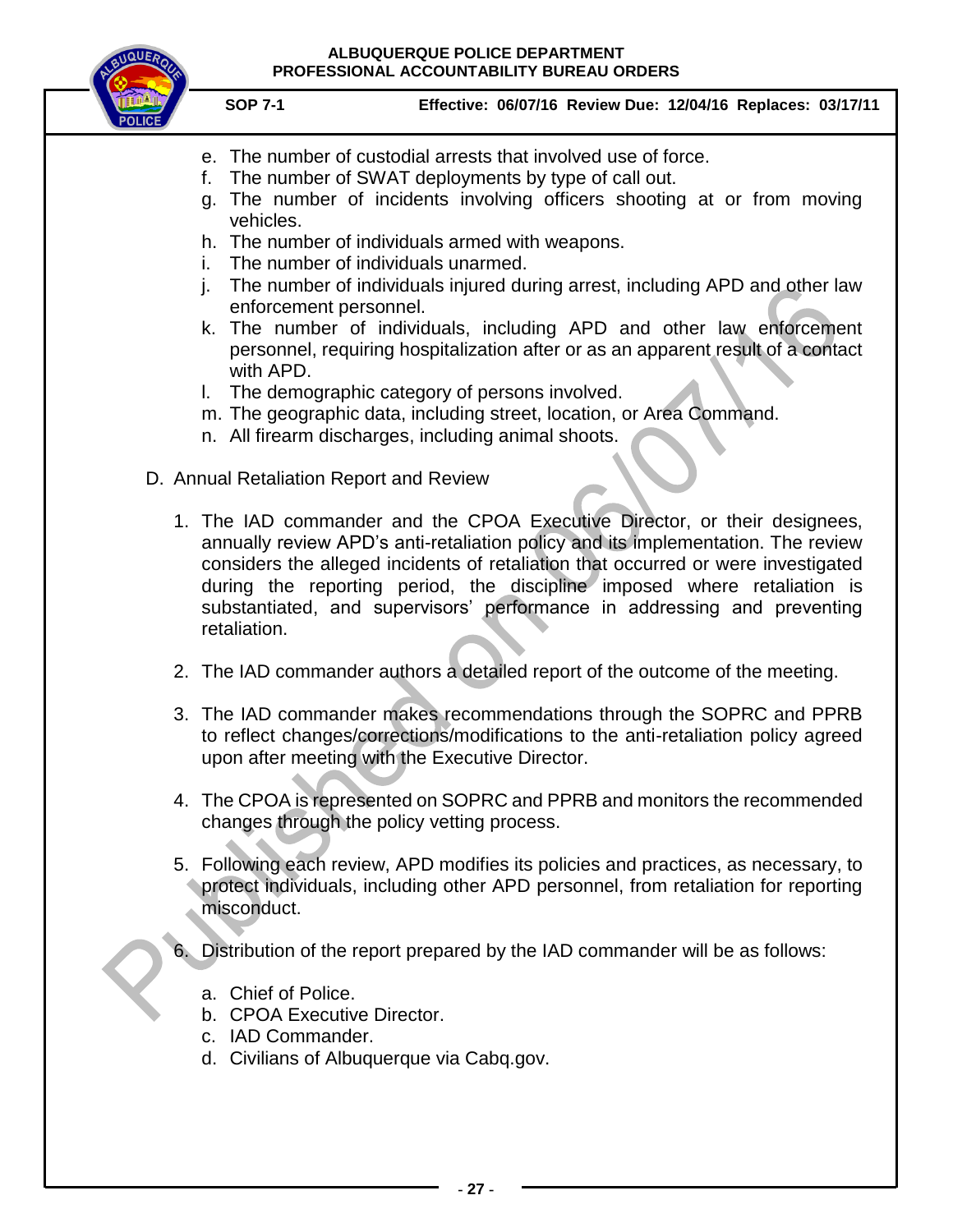

- E. ECW Use Analysis
	- 1. APD tracks ECW shows of force (laser painting and arcing) and compares the data to ECW uses of force in order to determine the effectiveness of the ECW when used as a deterrent. The comparison notes how many times force was needed after the ECW was shown compared to when ECW force was used without an initial show of force. The data is used to develop policy and training based on the effectiveness of laser painting and/or arcing.
	- 2. Analysis includes the following:
		- a. The number of ECW in operation and assigned to officers.
		- b. Determination of whether ECWs are effective in obtaining compliance from individuals.
		- c. Whether officer and subject injuries are affected by the rate of ECW use. For purposes of this analysis, probe deployments are not considered injuries except when officers intentionally target a person's head, neck, or genitalia.